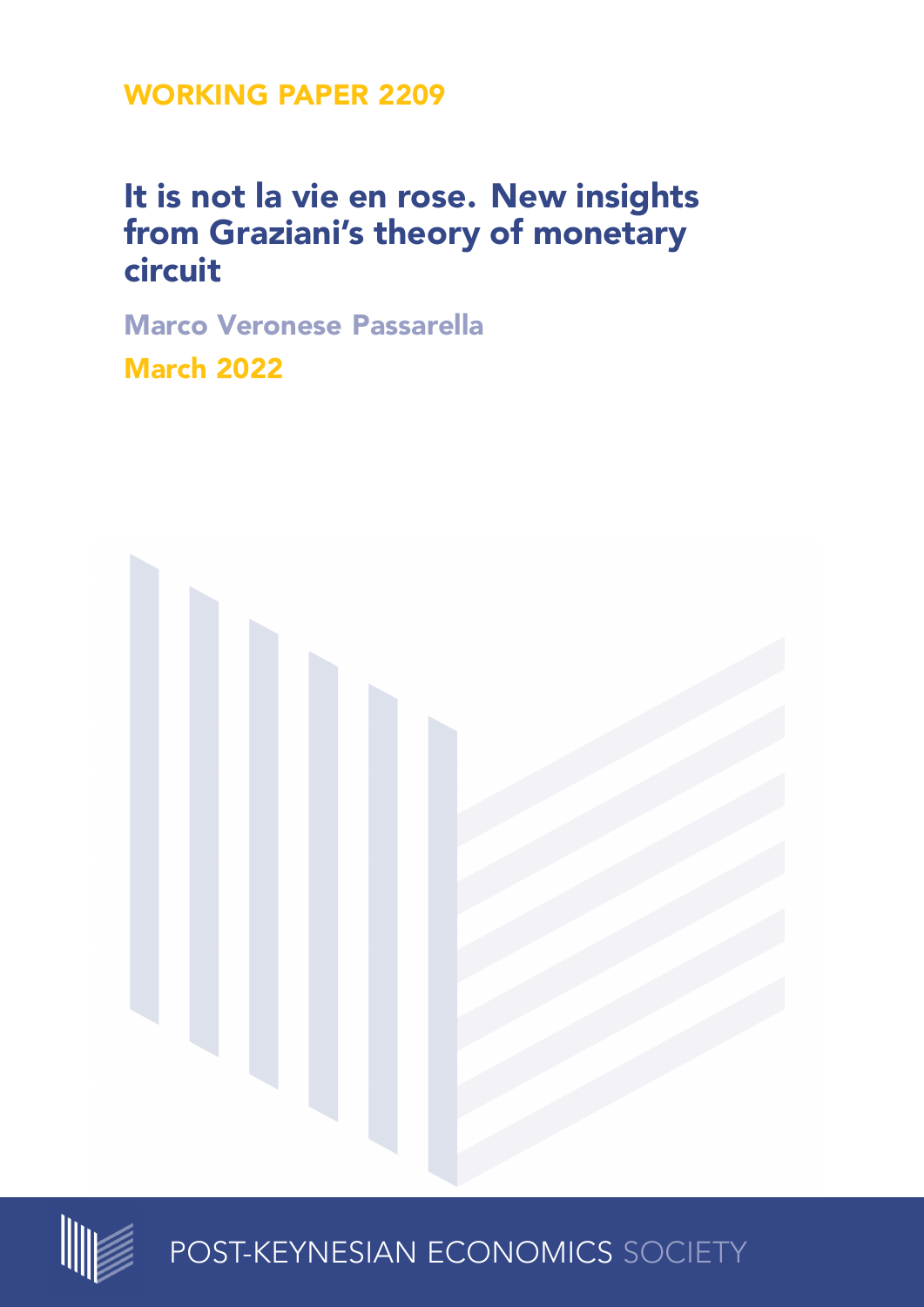# It is not *la vie en rose* New insights from Graziani's theory of monetary circuit

by Marco Veronese Passarella*<sup>∗</sup>*

March 8, 2022

#### **Abstract**

The aim of this paper is twofold. First, it shows how a standard stock-flow consistent model (SFCM) can be modified to embed some fundamental insights from Graziani's theory of monetary circuit (TMC). Second, it aims at addressing some common misconceptions about the TMC. More precisely, it is argued that: *a*) a market-clearing price mechanism does not necessarily imply a neoclassical-like closure of the model; *b*) the ways in which SFCMs and the TMC define bank loans are mutually consistent, although they are based on different accounting periods; *c*) consumer credit is final finance, not initial finance; *d*) the paradox of profit is not a logical conundrum, but an abstract counterfactual that allows shedding light on a neglected role of government spending; *e*) overall, the TMC can be regarded as a "Marxian" rendition of Keynes's method of aggregates.

**Keywords:** Theory of Monetary Circuit, Stock-Flow Consistent Models, Macroeconomics, Monetary Economics

**JEL Classification:** E11, E12, E16, E17

*<sup>∗</sup>*Associate Professor of Econonomics, Link Campus University of Rome ([m.passarella@unilink.it](mailto://m.passarella@unilink.it)); Co-Investigator, Workpackage Coordinator and Leader of Leeds University Unit, European Commission Grant, EU Project 101003491: *A JUst Transition to the Circular Economy* (JUST2CE) [\(m.passarella@leeds.ac.uk\)](mailto://m.passarella@leeds.ac.uk)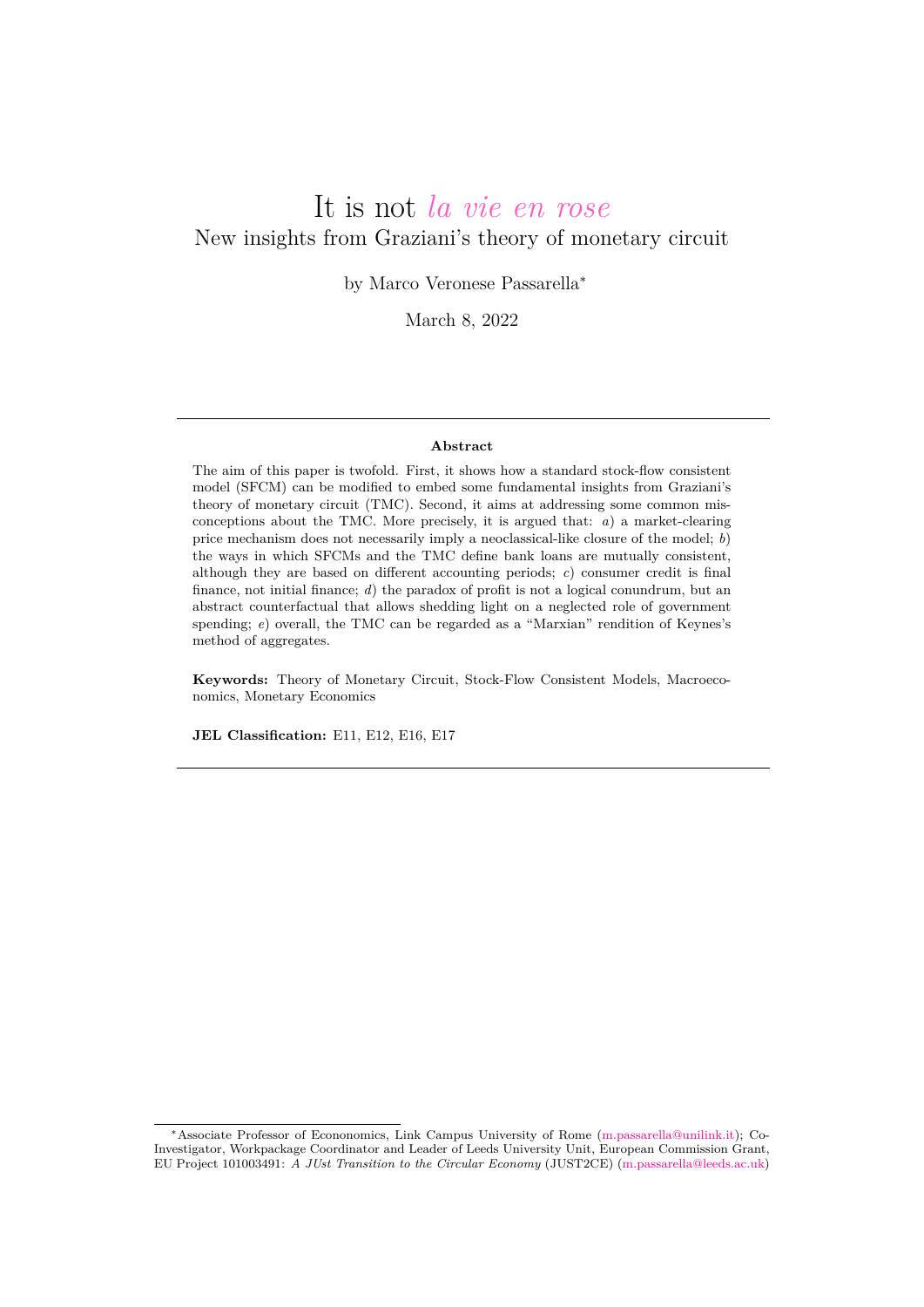## **Contents**

|                        | <b>Introduction</b>                                                                                                                                                                                                                   | 3              |
|------------------------|---------------------------------------------------------------------------------------------------------------------------------------------------------------------------------------------------------------------------------------|----------------|
| $\mathbf{2}$           | Method (the model)                                                                                                                                                                                                                    | 3              |
|                        | 2.1                                                                                                                                                                                                                                   | $\overline{4}$ |
|                        | 2.2                                                                                                                                                                                                                                   | -6             |
|                        | 23                                                                                                                                                                                                                                    | - 7            |
|                        | Labour market research research research research research research research research research research research research research research research research research research research research research research research r<br>2.4 | - 8            |
|                        | 2.5                                                                                                                                                                                                                                   | -9             |
|                        | 2.6                                                                                                                                                                                                                                   | 10             |
|                        | 2.7                                                                                                                                                                                                                                   | 11             |
| 3                      | Findings                                                                                                                                                                                                                              | 11             |
|                        | 3.1                                                                                                                                                                                                                                   | 14             |
|                        | Initial finance of production vs investment funding $\dots \dots \dots \dots \dots$<br>3.2                                                                                                                                            | 17             |
|                        | 3.3                                                                                                                                                                                                                                   | 18             |
|                        | The paradox of profit (and interest payment) $\dots \dots \dots \dots \dots \dots$<br>3.4                                                                                                                                             | 19             |
|                        | Keynes or Marx? $\ldots \ldots \ldots \ldots \ldots \ldots \ldots \ldots \ldots \ldots \ldots \ldots \ldots$<br>3.5                                                                                                                   | 19             |
| $\boldsymbol{\Lambda}$ | <b>Final remarks</b>                                                                                                                                                                                                                  | 21             |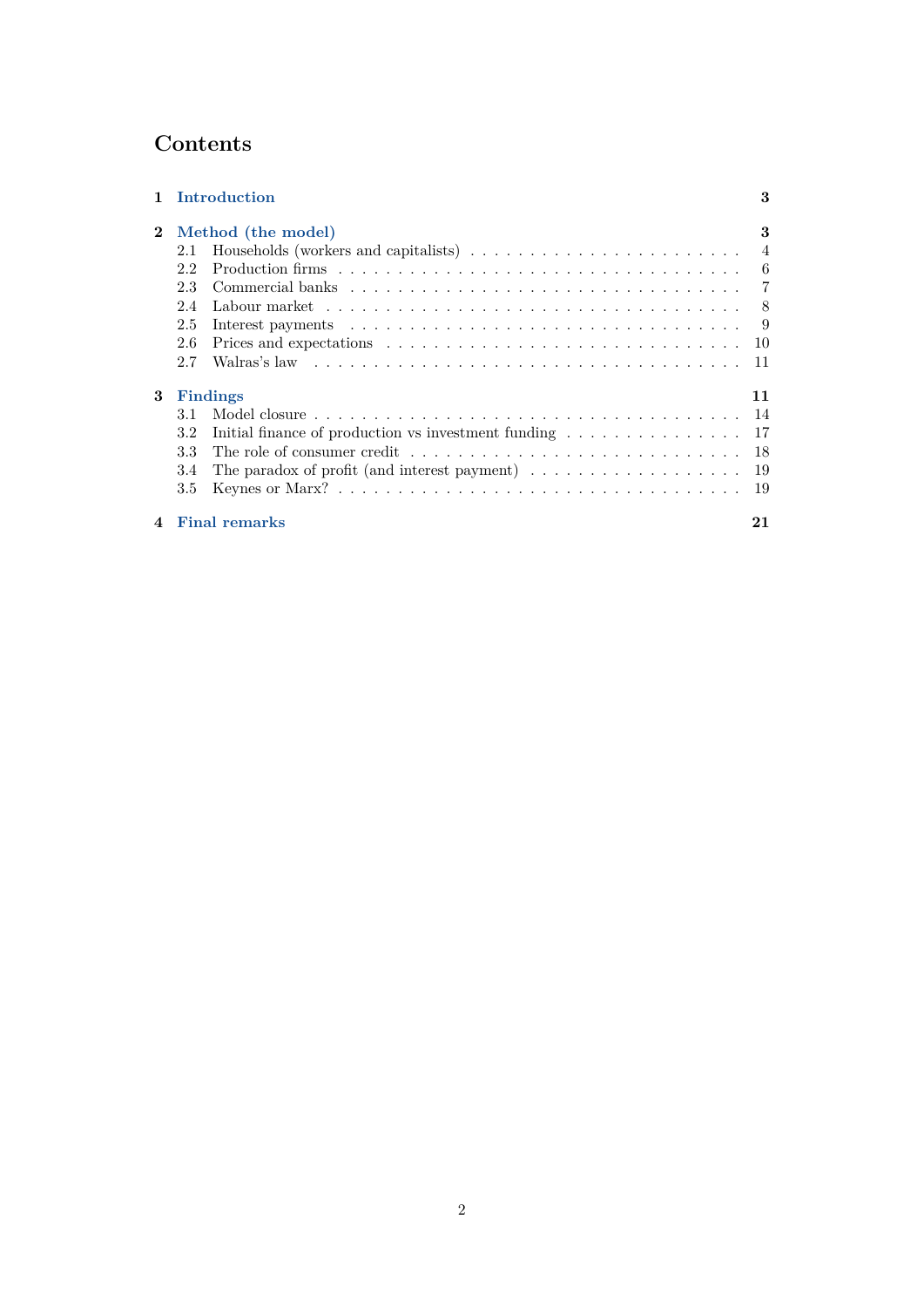We can ask an analytical model to be logically coherent, or confirmed by the empirical evidence; not to be depicting *la vie en rose*.

A. Graziani, 1995

### <span id="page-3-0"></span>**1 Introduction**

The goal of this paper is twofold.<sup>[1](#page-3-2)</sup> First, it aims at showing how a standard stock-flow consistent model (SFCM) can be amended to incorporate some fundamental insights (particularly, about initial finance, interest payments and alternative model closures) from the theory of monetary circuit (TMC). Model BMW developed by Godley and Lavoie (2007[[8\]](#page-22-0), chapter 7) is used as the credit-money SFCM canon, whereas the equations developed by Graziani (2003[\[14](#page-23-0)], chapter 5) are taken as the benchmark TMC scheme.

Second, the paper aims at addressing some common misconceptions about the TMC. More precisely, it is argued that: *a*) a market-clearing price mechanism does not necessarily imply a neoclassical-like closure of the model; *b*) the ways in which SFCMs and the TMC define bank loans are mutually consistent, although they are based on different accounting periods; *c*) consumer credit is final finance, not initial finance; *d*) the paradox of profit is not a logical conundrum, but an abstract counterfactual that allows shedding light on the role of external sources of money, including government spending; *e*) overall, the TMC can be regarded as a "Marxian" rendition of Keynes's method of aggregates.

The rest of the paper is organized as follows. Section 2 defines the method used to present and discuss the key features of the TMC. A simple but stock-flow consistent dynamic macroeconomic model for a closed economy with no government intervention is developed. Unlike other SFCMs, the model is explicitly inspired by the TMC literature. The system of difference equations is solved numerically to obtain a baseline, which is then compared with alternative scenarios characterized by different model closures. Section 3 relies on model findings to address a number of common misconceptions about the TMC. This allows shedding light on less known aspects of Graziani's approach, while identifying new insights. Final remarks are made in Section 4.

### <span id="page-3-1"></span>**2 Method (the model)**

It has been argued that a SFCM is the dynamic counterpart of the TMC scheme (Graziani 2003[[14\]](#page-23-0); Godley 2004[[7\]](#page-22-1); Lavoie 2004[[19\]](#page-23-1); Godley and Lavoie 2007[\[8](#page-22-0)]; Zezza 2012[[27\]](#page-23-2); Veronese Passarella 2014[\[25](#page-23-3)], 2017[\[26](#page-23-4)]; Sawyer and Veronese Passarella 2017[[23](#page-23-5)]). The latter provides the basic monetary-accounting structure that the former is built upon. Clearly, there are some differences between the two approaches:

- *i*) Graziani and other TMC authors usually rely on single-period static analyses, whereas SFCMs are typically multi-period dynamic models;
- *ii*) SFCMs are based on an *ex-post* accounting, which records each net entry *at the end* of every period, whereas the TMC explicitly focuses on the whole sequence of economic acts that take place *within* each period, including *ex-ante* gross flows (see Veronese Passarella 2017[\[26](#page-23-4)]);
- *iii*) in principle, TMC schemes are stock-flow consistent, but they are highly simplified (e.g. consumption is only a function of disposable income) and usually stock-flow incomplete (e.g. capital accumulation and saving/portfolio relations are not fully modeled).

<span id="page-3-2"></span><sup>&</sup>lt;sup>1</sup> The inspirational quote is taken from Graziani (1995: 188)[[11](#page-22-2)]. Translation from Italian.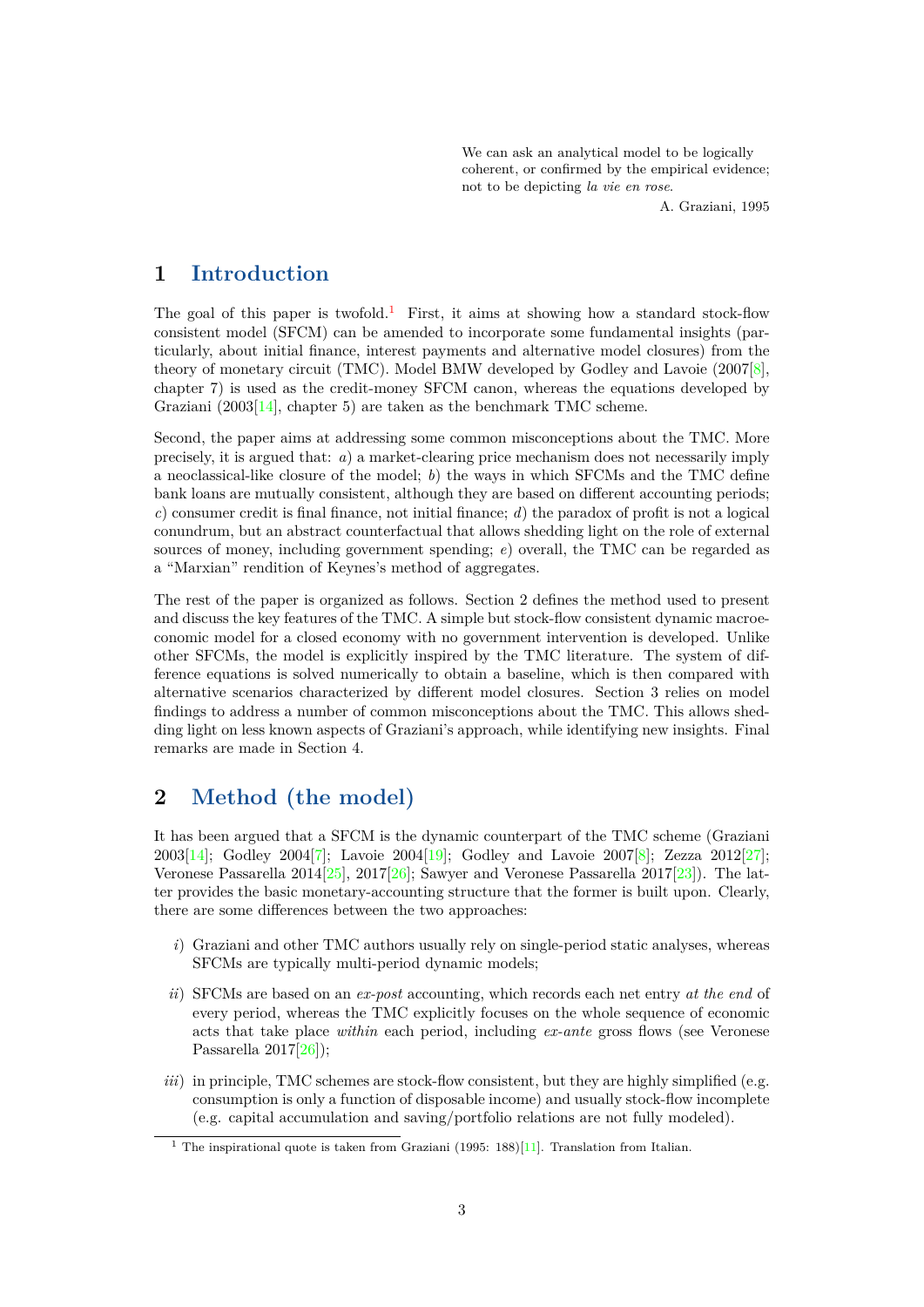Differences above are mainly due to the different level of abstraction of TMC schemes compared with SFCMs. This, in turn, is due to the different research questions that they aim at addressing. While SFCMs, like other macroeconometric models, are usually employed to create, simulate, and compare, alternative economic and policy scenarios, the TMC *only* aims to show how credit-money is endogenously created, circulated, and destroyed in a capitalist economy during "normal times", and how does this affect real income distribution between and within different social classes. However, the two approaches are coherent.<sup>[2](#page-4-1)</sup>

In this section, the benchmark TMC scheme is re-framed as a simple but complete macroeconomic dynamic model for a closed economy. This can also be regarded as an advanced version of the *bank-money world* (BMW) model developed by Godley and Lavoie in chapter 7 of *Monetary Economics* (Godley and Lavoie, 2007[[8\]](#page-22-0)), in which credit money is created by private banks that grant loans to production firms. However, there are differences. Most of them are about model closure and the way loans and interest payments are calculated, and are discussed in the next sub-sessions. Besides, class divide is explicitly factored in. Four macro-sectors are considered:

- *i*) The lower class or working-class households, who sell labour power to firms in exchange for a money wage, consume a share of their income, and hold the remaining share in form of bank deposits and/or firms' securities;
- *ii*) The upper class or capitalists or rentiers, who own all the firms and banks and are the final recipients of distributed profits (which the capitalists, like the workers, either spend for consumption or save in form of deposits and/or securities);
- *iii*) Production firms, which use bank loans to purchase labour power from working-class households, and set the price and/or the level and composition of real output;
- *iv*) Commercial banks, which grant loans to firms and supply deposits to households on demand.

Following a long-standing practice in the TMC literature, the government sector is not included in the benchmark model, while the central bank is only implicitly considered by assuming that the policy rate is exogenously set.<sup>[3](#page-4-2)</sup> The rationale is that the laws of motion of a capitalist economy should be first brought to light regardless of the impact of economic policies and country-related institutions. This allows focusing on the *pure* triangular relation between firms, workers, and banks, which underpins the capitalist circulation of money in modern economies.

### <span id="page-4-0"></span>**2.1 Households (workers and capitalists)**

As mentioned, the household sector is split into two sub-sectors: workers and capitalists. The former are marked with the subscript "*w*"; the latter are marked with the subscript "*z*". Subscript "*h*" marks the household sector as a whole.

The first equation of the model defines workers' nominal disposable income:

$$
YD_w = WB + PAYM_w^m + PAYM_w^b \tag{1}
$$

where  $WB$  is total wages,  $PAYM_w^m$  is the (received) amount of nominal interest payments on bank deposits, and  $PAYM^b_w$  is the (received) amount of nominal interest payments on government bonds.

<span id="page-4-1"></span><sup>2</sup> It seems no coincidence that several leading SFCM theorists were close to Graziani and/or still admire his work (think of Marc Lavoie, Steve Keen, and Gennaro Zezza, among others). For a further discussion of this point, see Section 3.2.

<span id="page-4-2"></span><sup>&</sup>lt;sup>3</sup> Obviously, the model can be easily amended to include taxes, government spending, government bills, monetary base, and other policy-related variables.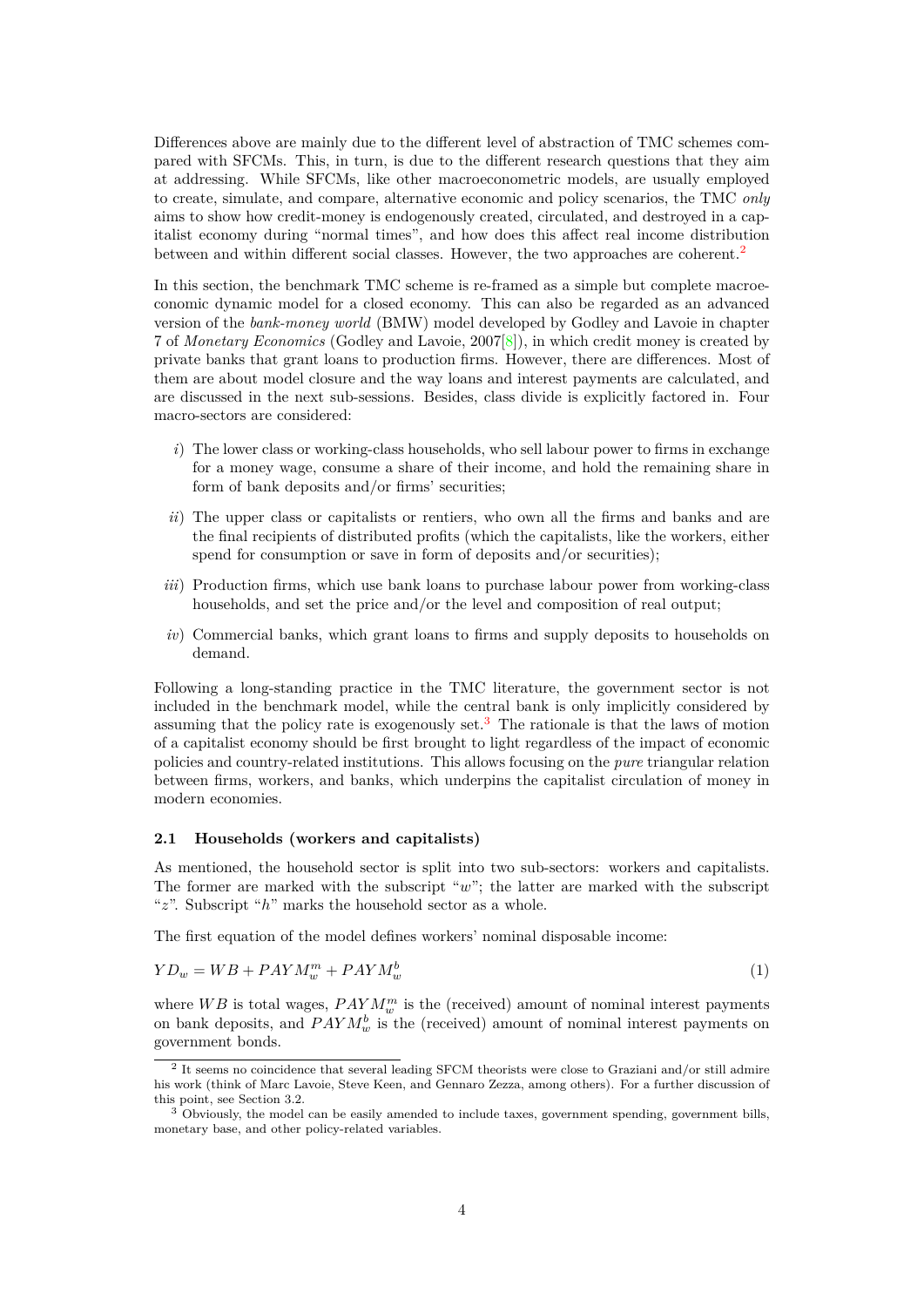Similarly, capitalists' disposable income is:

$$
YD_z = F_f + F_b + PAYM_z^m + PAYM_z^b \tag{2}
$$

where  $F_f$  is (distributed) firm profit and  $F_b$  is (distributed) bank profit.

Total household disposable income is:

$$
YD_h = YD_w + YD_z
$$

As usual, the stock of wealth is each sub-sector is defined as:

$$
V_w = V_{w,-1} + Y D_w - C_w \tag{3}
$$

$$
V_z = V_{z,-1} + Y D_z - C_z \tag{4}
$$

 $V_h = V_w + V_z$ 

where  $C_{w,z}$  is nominal consumption of workers and capitalists, respectively.

In the simplest TMC scheme, portfolio decisions do not depend on relative rates of return of financial assets. Both workers and capitalists hold a share  $(\lambda_{w,z})$  of their wealth in form of bank deposits  $(M_{w,z})$  and hold the remaining share in form of securities issued by production firms  $(B_{w,z})$ :

$$
M_w = \lambda_w \cdot V_w \tag{5}
$$

$$
M_z = \lambda_z \cdot V_z \tag{6}
$$

$$
M_h = M_w + M_z \tag{7}
$$

$$
B_w = (1 - \lambda_w) \cdot V_w \tag{8}
$$

$$
B_z = (1 - \lambda_z) \cdot V_z \tag{9}
$$

$$
B_h = B_w + B_z \tag{10}
$$

In line with the SFCM literature, real consumption is defined as a linear function of (expected) real disposable income and (expected) real wealth:

$$
c_w = \alpha_w^0 + \alpha_w^1 \cdot \frac{Y D_w}{E(p)} + \alpha_w^2 \cdot \frac{V_{w,-1}}{E(p)}
$$
\n
$$
\tag{11}
$$

$$
c_z = \alpha_z^0 + \alpha_z^1 \cdot \frac{YD_z}{E(p)} + \alpha_z^2 \cdot \frac{V_{z,-1}}{E(p)}
$$
\n(12)

$$
c = c_w + c_z \tag{13}
$$

where  $\alpha_{w,z}^0$  captures changes in consumption that do not depend on income and wealth,  $\alpha_{w,z}^1$  is the marginal propensity to consume out of disposable income,  $\alpha_{w,z}^2$  is the propensity to consume out of wealth,  $p$  is the price level, and  $E(\cdot)$  denotes expected values.

Nominal consumption is therefore:

$$
C_w = p \cdot c_w \tag{14}
$$

$$
C_z = p \cdot c_z \tag{15}
$$

$$
C = C_w + C_z \tag{16}
$$

Household parameter values used for model simulations are shown by Table 1. They have been identified in such a way to reproduce the baseline values for model BMW. Based on empirical evidence, workers' propensity to consume out of income is greater than capitalists'. The other coefficients are homogenous across the two groups. Initial values of endogenous variables are set at their steady-state levels.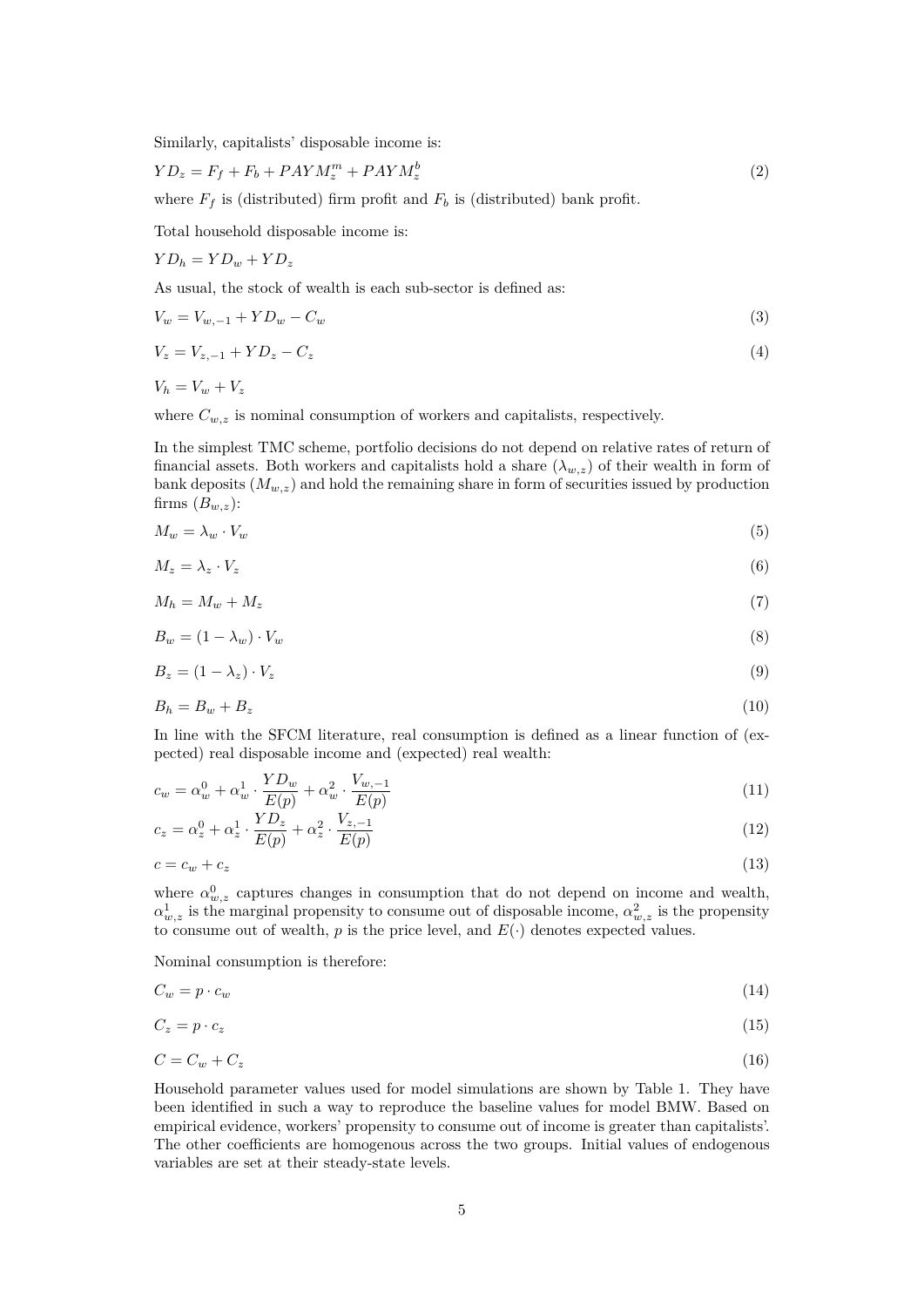**Table 1:** Values of coefficients in the baseline scenario: households

| Description                                                 | Values                                             |
|-------------------------------------------------------------|----------------------------------------------------|
| Workers' share of bank deposits to total wealth             | $\lambda_w = 0.50$                                 |
| Capitalists' share of bank deposits to total wealth         | $\lambda_z = 0.50$                                 |
| Autonomous consumption of workers                           | $\alpha_w^0 = 12.50$                               |
| Autonomous consumption of capitalists                       | $\alpha_*^0 = 12.50$                               |
| Workers' propensity to consume out of disposable income     | $\alpha_w^1 = 0.76$                                |
| Capitalists' propensity to consume out of disposable income | $\alpha_{z}^{\bar{1}}=0.69$                        |
| Workers' propensity to consume out of wealth                | $\alpha_{w}^{2} = 0.10$<br>$\alpha_{z}^{2} = 0.10$ |
| Capitalists' propensity to consume out of wealth            |                                                    |

### <span id="page-6-0"></span>**2.2 Production firms**

Turning to production firms, nominal output (calculated using the demand or expenditure approach) is:

$$
Y = C + I \tag{17}
$$

whereas real output is:

$$
y = \frac{Y}{p} \tag{18}
$$

The standard SFCM real investment function (*i*) is defined by the two following equations:

$$
k_T = \kappa \cdot y_{-1} \tag{19}
$$

$$
i = \gamma_k \cdot (k_T - k_{-1}) + da \tag{20}
$$

where  $k_T$  is the target stock of real capital, *k* is the actual real stock,  $\kappa$  is target capital to output ratio,  $\gamma_k$  is the speed of adjustment of actual capital to the target stock, and da are capital depreciation allowances in real terms.

However, following Graziani (2003[\[14](#page-23-0)]), gross real investment can also be simply defined as a share of total production:

$$
i_T = \beta \cdot y_{-1} \tag{19B}
$$

$$
i = i_{-1} + \gamma_i \cdot (i_T - i_{-1}) \tag{20B}
$$

where  $i_T$  is the real investment planned by production firms,  $\beta$  is the target share of investment goods to total production, and  $\gamma_i$  is the speed of adjustment of actual investment to target level. Since  $0 < \gamma_i < 1$ , it takes time for current real investment (*i*) to match target investment  $(i^T)$  when firms change their production plans.<sup>[4](#page-6-1)</sup>

It can be shown that the two formulations imply the same qualitative behaviour for *i*. [5](#page-6-2) Whatever the real investment function, nominal investment and current real capital stock are defined, respectively, as:

$$
I = p \cdot i \tag{21}
$$

$$
k = k_{-1} + i - da \tag{22}
$$

<span id="page-6-1"></span><sup>4</sup> While this assumption would not make sense in a single-period circuit scheme, it seems coherent with a dynamic rendition of the TMC.

<span id="page-6-2"></span><sup>5</sup> Simulations in figures 2-7 are made using the circuit investment function, but the model code allows switching to the SFCM formulation.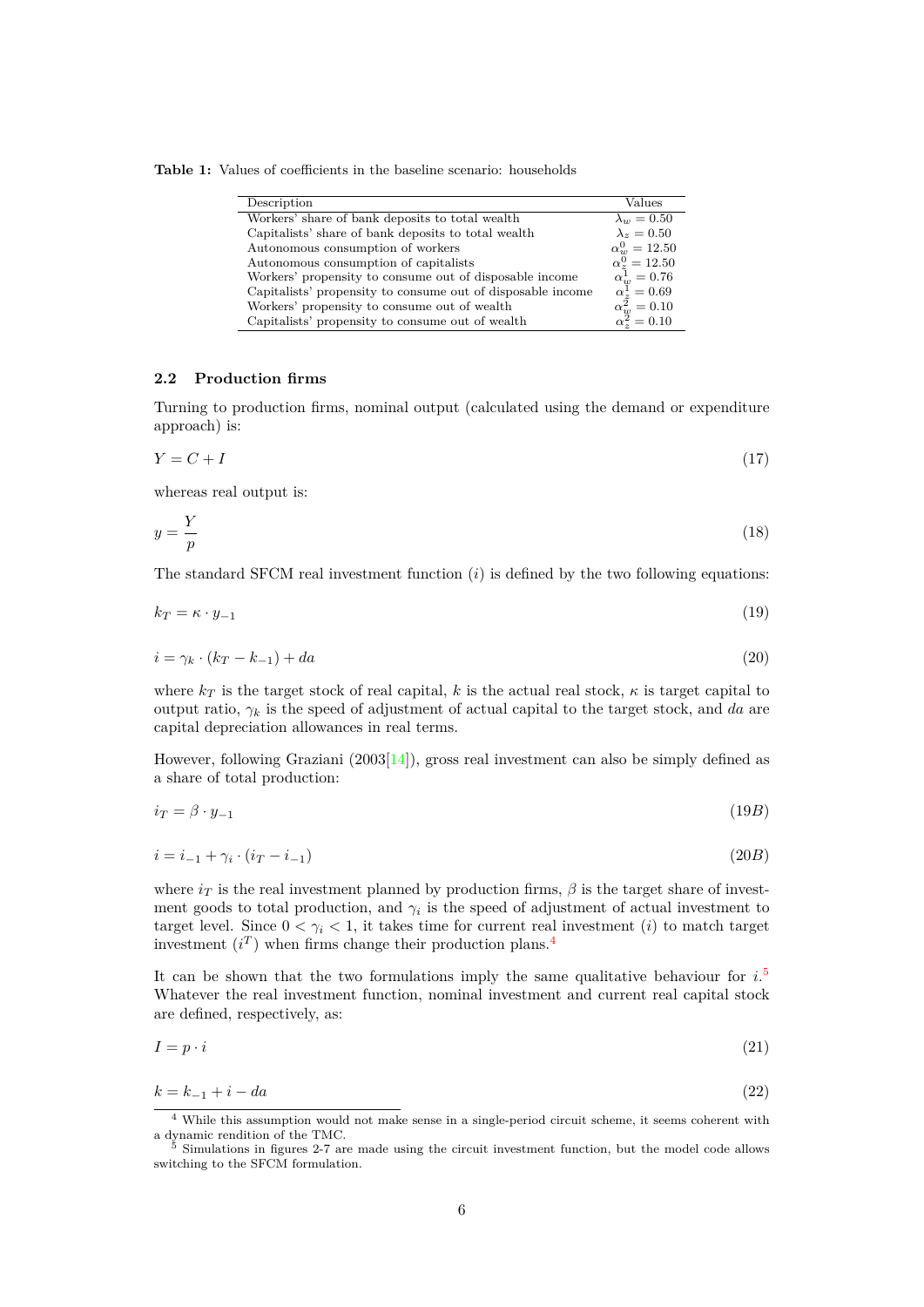The latter depreciates according to a fixed rate, *δ*:

$$
da = \delta \cdot k_{-1} \tag{23}
$$

Amortization funds (*AF*) equal real capital depreciation allowances times the price level:

$$
AF = p \cdot da \tag{24}
$$

Firms' profit is here defined as the residual income, which is fully appropriated by the capitalist class:

$$
F_f = Y - PAYM_l - PYM_w^b - PYM_z^b - AF - WB \tag{25}
$$

where  $PAYM_l$  are interest payments on bank loans obtained by production firms.

Production firms issue securities to fund (partially) their investment plans. The total stock of supplied securities (*Bs*) adjusts to demand:

$$
B_s = B_h \tag{26}
$$

For the sake of simplicity, any risk premium is assumed away. Therefore, the interest rate  $(r_b)$  accruing on securities equals the policy rate set by the central bank:

$$
r_b = r^* \tag{27}
$$

Firms' parameter values used for model simulations are shown by Table 2. The target capital to output ratio (when a standard SFCM investment function is used) is borrowed from model BMW, like the other coefficients. The only exception is the target investment share (when a circuit-like investment function is used), which is set in such a way to obtain the same steady-state value for real investment.

**Table 2:** Values of coefficients in the baseline scenario: production firms

| Description                                            | Values          |
|--------------------------------------------------------|-----------------|
| Initial value for unit price of output                 | $p = 1.00$      |
| Target investment share to total output                | $\beta = 0.10$  |
| Target capital to output ratio                         | $\kappa = 1.00$ |
| Speed of adjustment of actual investment to target one | $\gamma_i=0.15$ |
| Rate of capital depreciation                           | $\delta = 0.10$ |
| Policy rate                                            | $r^* = 0.04$    |

### <span id="page-7-0"></span>**2.3 Commercial banks**

As is well known, commercial banks play a pivotal role in the TMC. They provide the *initial finance*  $(FIN_i)$  that firms need to buy labour force and start the production process. At the highest level of abstraction, firms can be regarded as fully integrated into a single agent. One can even imagine that they "do not put on sale the fraction of total product that they plan to use in their own production". Therefore, they only need to cover wage costs. However, at a lower level of abstraction, "it seems advisable to ... revert to the more realistic image of a multiplicity of firms ... exchanging finished products among themselves. ... In order to buy finished goods, firms need finance as much as they need finance for paying the wage bill in the labour market" (Graziani 2003:  $99[14]$  $99[14]$  $99[14]$ ). Firms must "cover the whole cost of producing both consumer goods and investment goods" (Graziani 2003: 151[[14\]](#page-23-0)). As a result, the initial finance they need at the beginning of each period *t* amounts to "the quantity of finished goods ... multiplied by the price prevailing on the market"(Graziani 2003: 99[\[14](#page-23-0)]):

$$
FIN_i = y \cdot p = Y \tag{28}
$$

Households can spend their money income on consumption goods or financial assets (securities). The sum of the internal funds (amortization funds and/or retained profits) and the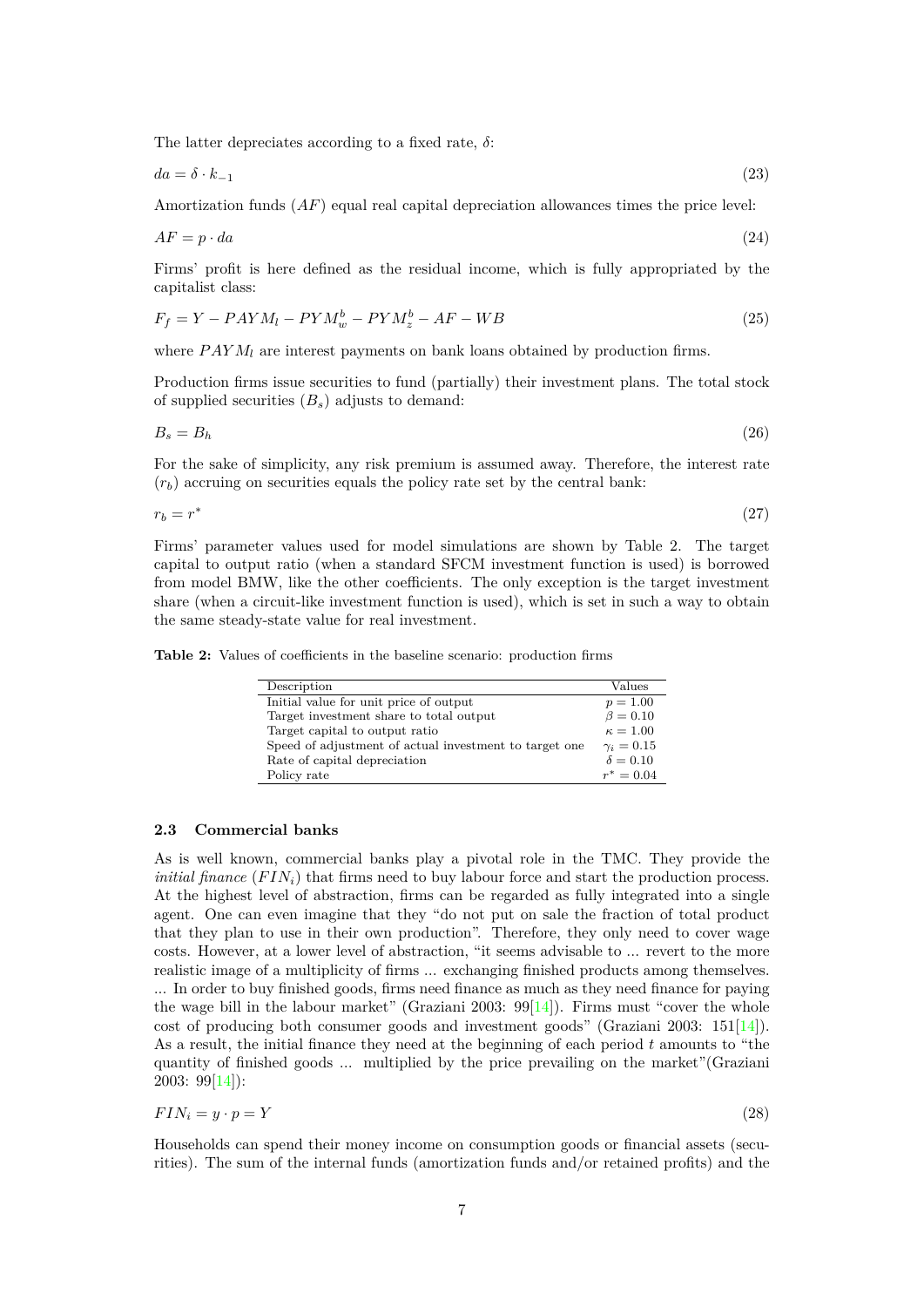liquidity collected by firms through sales is denominated *final finance*. Its role is "to make it possible to firms to repay their bank debt [and] it makes no difference whether final finance is collected from the commodity market or from the financial market" (Graziani 2003: 69-  $70[14]$  $70[14]$ ). In this model, the final finance  $(FIN<sub>f</sub>)$  collected by production firms at the end of each period *t* is:

$$
FIN_f = C + \Delta B_s + AF \tag{29}
$$

Therefore, the change in the stock of loans, as recorded at the end of each period *t*, is:

$$
L_d = L_{d,-1} + FIN_i - FIN_f = L_{d,-1} + I - \Delta B_s - AF \tag{30}
$$

The demand for new bank loans is a residual variable. It rises as the initial finance demanded by production firms increases, and reduces as the final finance collected by them rises. The former is determined by the scale and costs of production. The latter depends on firms' commercial and/or financial success. As a result, the change in the stock of loans at the end of each period matches the amount of investment that has not been funded through security issues and/or internal funds.

In line with the horizontalist approach to endogenous money, supplied loans  $(L_s)$  adjust to the demanded stock:

$$
L_s = L_{s,-1} + \Delta L_d \tag{31}
$$

Money is fully endogenous: \$1 of deposits is created every time banks grant \$1 of new loans. In formal terms:

$$
M_s = M_{s,-1} + \Delta L_s \tag{32}
$$

Like the interest rate on securities, both the interest rate on bank deposits  $(r_m)$  and the interest rate on bank loans  $(r_l)$  equal the policy rate set by the central bank:

$$
r_m = r^* \tag{33}
$$

$$
r_l = r^* \tag{34}
$$

Bank profits equal (received) interest payments on loans minus (paid) interest payments on deposits:

$$
F_b = PAYM_l - PAYM_w^m - PAYM_z^m \tag{35}
$$

Notice that  $M_s = L_s$  always holds in this simplified model, because all money is bank money (deposits). As a result, if  $r_m = r_l$ , then there are no bank profits  $(F_b = 0)$ .

### <span id="page-8-0"></span>**2.4 Labour market**

The model implicitly assumes that the labour force is always greater than (or equal to) labour demand. There is a reserve army of unemployed workers. The total wage bill and total employment can be simply defined, respectively, as:

$$
WB = w \cdot N \tag{36}
$$

$$
N = \frac{y}{pr} \tag{37}
$$

where *w* is the wage rate (money wage per unit of labour), and *pr* is labour productivity (real output per unit of labour), both taken as exogenous variables.

As usual, parameter values used for model simulations are shown by Table  $3.6$  $3.6$ 

<span id="page-8-1"></span><sup>&</sup>lt;sup>6</sup> The unit price of output can be defined using a simple cost-plus pricing rule:  $p = (1 + \mu) \cdot (w/pr)$ , where  $w/pr$  is the unit labour cost and  $\mu$  is the percentage costing margin. Since the steady-state value of *p* is 1, the implicit costing margin is:  $\mu = (pr/w) - 1 = (1/0.72) - 1 = 0.38 = 38\%$ .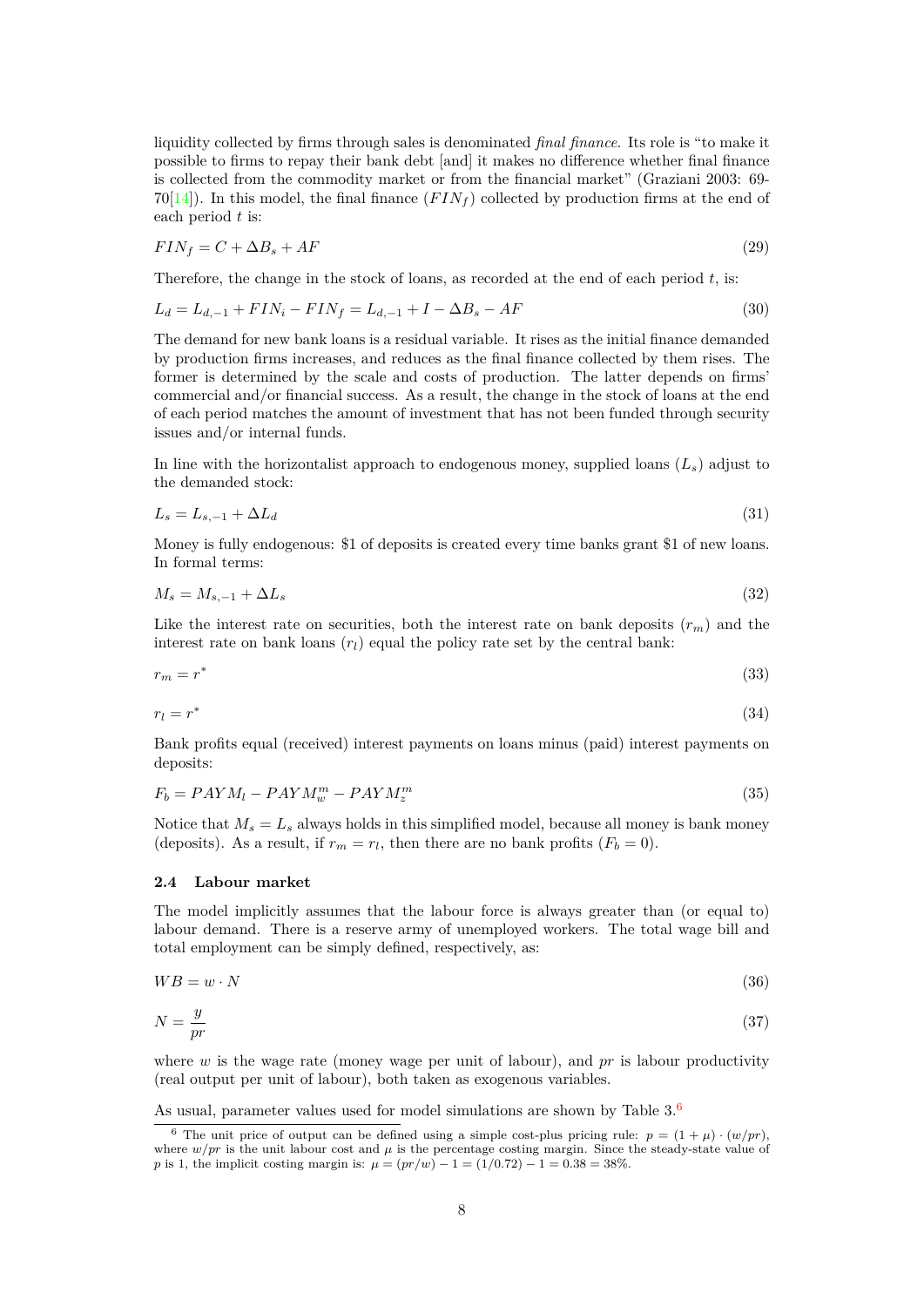**Table 3:** Values of coefficients in the baseline scenario: labour market

| Description                | Values      |
|----------------------------|-------------|
| Money wage rate            | $w = 0.72$  |
| Product per unit of labour | $pr = 1.00$ |

#### <span id="page-9-0"></span>**2.5 Interest payments**

The model is almost complete. The next step is to factor in interest payments, the price level, and the functional form of expectations, respectively.

In SFCMs, interest payments are usually defined as:

$$
PAYM_x = r_{x,-1} \cdot X_{-1}
$$

where  $X_{-1}$  is the stock of the financial asset/liability (where  $X = M, L, B$ ) at the end of the previous period and  $r_x$  is the related interest rate. While this is an acceptable way to treat firms' securities (which are issued after the production process), it only calculates interest payments on the stock of net loans (and deposits) *at the end of the period*. This is at odds with the TMC scheme, in which firms pay interests on gross loans obtained at the beginning of the period, not only on the net or residual part of them at the end of the circuit. In other words, interest payments must be calculated also on the share of loans that firms pay back (thanks to final-finance inflows) *within* each period. If we assume that (*i*) firms *evenly* repay their loans over each period (as they sell their products on the market), (*ii*) the narrowly-defined production process is instantaneous, and (*iii*) the interest rate does not change within periods (but only across periods), then interest payments on loans can be simply redefined as:

$$
PAYM_l = r_{l,-1} \cdot L_{d,-1} + r_{l,-1} \cdot \frac{FIN_{f,-1}}{2} \tag{38}
$$

Turning to bank deposits, money wages are paid at the beginning of each period. A corresponding amount of deposits is transferred from the firms' account to the workers' account as soon as firms obtain loans from banks. By contrast, entrepreneurial incomes are usually paid at the end of the period, once the products have been sold on the market. Since the capitalists own the firms, however, it can be assumed that interests are paid either to the former or to the latter. For the sake of symmetry, the first option is chosen here. As a result, interest payments on deposits are:

$$
PAYM_w^m = r_{m,-1} \cdot M_{w,-1} + r_{m,-1} \cdot \frac{FIN_{f,-1}}{2} \cdot \frac{M_{w,-1}}{M_{h,-1}}
$$
(39)

$$
PAYM_z^m = r_{m,-1} \cdot M_{z,-1} + r_{m,-1} \cdot \frac{FIN_{f,-1}}{2} \cdot \frac{M_{z,-1}}{M_{h,-1}} \tag{40}
$$

where  $M_w/M_h$  is the share of bank deposits held by working-class households, and  $M_z/M_h$ is the share of deposits held by the capitalists.[7](#page-9-2)

As mentioned, there is no *theoretical* reason to change interest payments on securities issued by production firms:

$$
PAYM_w^b = r_{b,-1} \cdot B_{w,-1} \tag{41}
$$

$$
PAYM_z^b = r_{b,-1} \cdot B_{z,-1} \tag{42}
$$

One can assume that, unlike bank loans (and deposits), securities are purchased at the end of the circuit.

<span id="page-9-2"></span><span id="page-9-1"></span><sup>7</sup> If one assumes that interests on initial deposits held by the firms are paid to them, not to their owners, then equation (40) can be redefined as:  $PAYM_l = r_{l,-1} \cdot L_{d,-1} + r_{l,-1} \cdot (FIN_{f,-1}/2) - r_{m,-1} \cdot (FIN_{f,-1}/2)$ . (*Mz,−*1*/Mh,−*1). It now shows firms' interest payments on loans *net of* interest payments received on bank deposits. It is easy to see that TMC-related interest payments match SFCM-related ones if the interest rate on deposits equals the interest rate on loans and working-class households hold no bank deposits, so that:  $PAYM_l = r_{l,-1} \cdot L_{d,-1}.$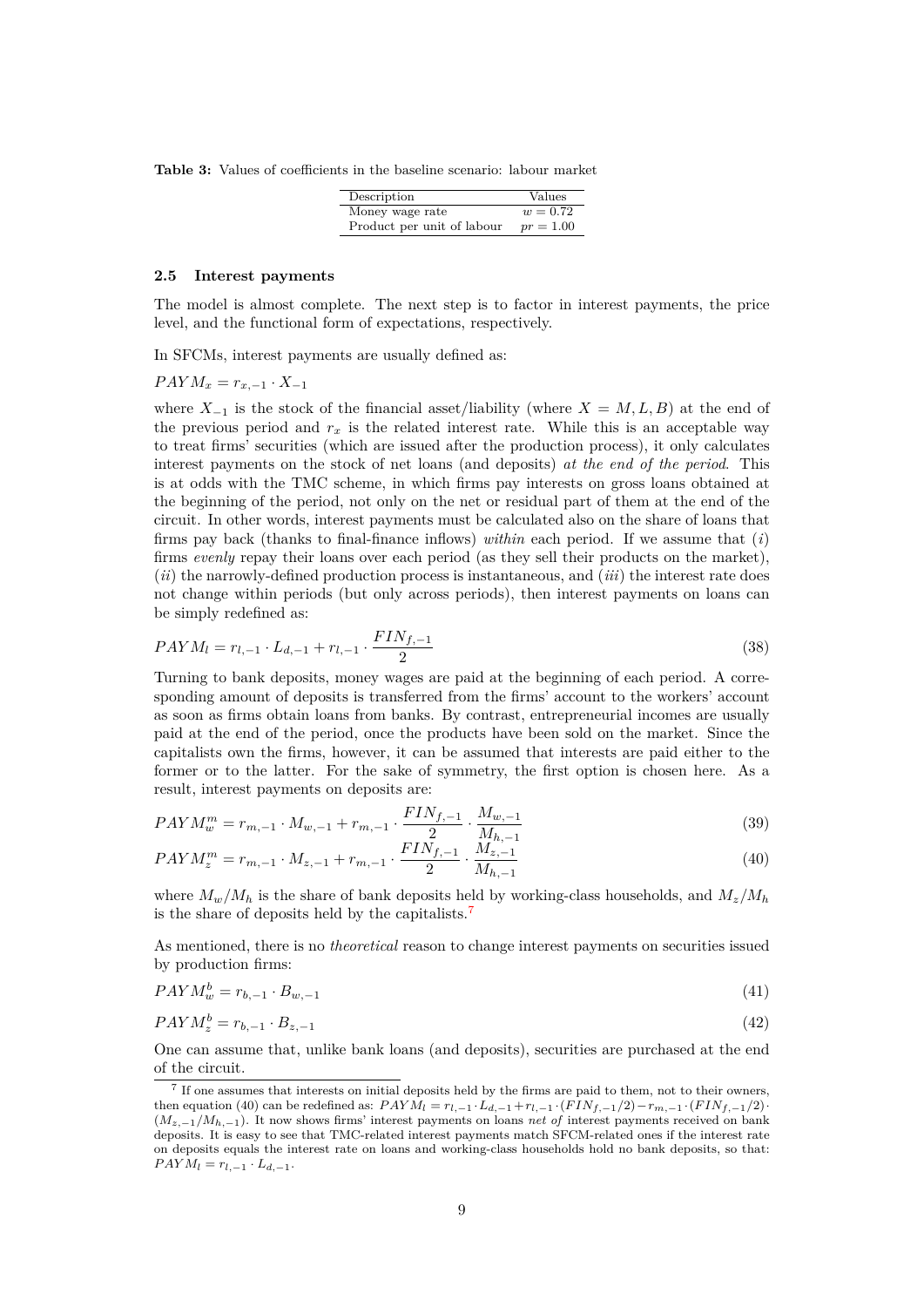### **2.6 Prices and expectations**

Turning to the price level, one can think of two extreme options about how firms react following changes in aggregate demand. One can assume that firms set a monopoly price (on the basis of a cost-plus pricing rule) and fully adjust real supply to demanded quantity. At the other extreme of the behavioral spectrum, real supply is fixed and firms adjust the price in such a way to clear the market. As is well known, the former is the most common choice in SFCMs. Surprising though it may sound, the latter is the assumption upon which Graziani's TMC behavioral equations are built upon (e.g. Graziani 2003[\[14](#page-23-0)], section 5.3).

Notice, however, that a market-clearing price does not necessarily imply a "neoclassical" closure of the model, as it is sometimes argued (e.g. Seccareccia  $2015[24]$  $2015[24]$ ). On the contrary, it is used by Graziani and other *circuitisti* to show that both the composition (structure) and the level of real output eventually depend on firms' autonomous production and investment decisions. Real supply may well adjust to demand as long as this is the most profitable option for the firms. However, there is no such thing as a "consumer sovereignty". A noteworthy corollary is that fiscal policy is always effective in redistributing income *within* social classes, but distribution *between* classes is inevitably *mediated* by firms' production plans.

In order to consider and assess both options, real supply is here defined as:

$$
y_s = \sigma \cdot y + (1 - \sigma) \cdot y_n \tag{43}
$$

where  $0 \le \sigma \le 1$ , and  $y_n$  is real potential output.

In principle, potential output can be fully determined on the supply side. In a singleperiod model, this is tantamount to assuming that firms choose their share of output by conveniently setting the price of their products.<sup>[8](#page-10-0)</sup> However, empirical evidence shows that potential output tends to adjust to the actual level of output over time, due to hysteresis (Lavoie  $2006[20]$  $2006[20]$  $2006[20]$ ). As a result, potential output should be better defined as:

$$
y_n = y_{n,-1} + \gamma_y \cdot (y_{-1} - y_{n,-1}) \tag{44}
$$

where  $0 \leq \gamma_y \leq 1$ , is the speed of adjustment of potential output to the current level. More precisely, if  $\gamma_y = 0$ , then potential output is completely exogenous. If  $\gamma_y = 1$ , then potential output equals actual output (in the steady-state). Finally, if  $\gamma_y$  is positive but not unity, potential output converges to actual output over time.

In line with Graziani  $(2003)[14]$  $(2003)[14]$ , the unit price of output is defined in such a way to clear the market:<sup>[9](#page-10-1)</sup>

$$
p = \frac{c \cdot E(p)}{c_{res}}\tag{45}
$$

where *c* is calculated based on equation (13), whereas  $c_{res} = c_z + (y - c_z - id) = y - id$ . The numerator is households' planned consumption. The denominator is calculated by adding capitalists' planned consumption with workers' *forced* consumption. The latter is a residual variable, meaning what is left of real output once capitalists have fulfilled their consumption plans and firms have taken a share of output as fixed investment.

<span id="page-10-0"></span><sup>&</sup>lt;sup>8</sup> Incidentally, a supply-determined potential output is also the standard assumption of simultaneous general equilibrium models (such as DSGE models), in which potential output acts as an exogenous attractor for current output. However, the rationale is completely different. In general equilibrium models, the long-run equilibrium position is defined by consumer preferences (in addition to initial endowments and technology). By contrast, single-period TMC schemes use the demand-supply mismatch precisely to demonstrate that there can be no consumer sovereignty in a system in which production decisions are eventually made by private firms, neither in the short nor in the long run!

<span id="page-10-1"></span><sup>&</sup>lt;sup>9</sup> Therefore, the costing margin is defined endogenously – see footnote 6. Notice that Graziani (2003)[\[14\]](#page-23-0) determines the unit price of output as the ratio of nominal aggregate demand to real supply. However, demand components are here defined in real terms based on expected prices, while real investment plans are fulfilled by definition. As a result, the market-clearing price can be worked out as the ratio of the desired nominal demand for consumption and the available quantity of consumer goods.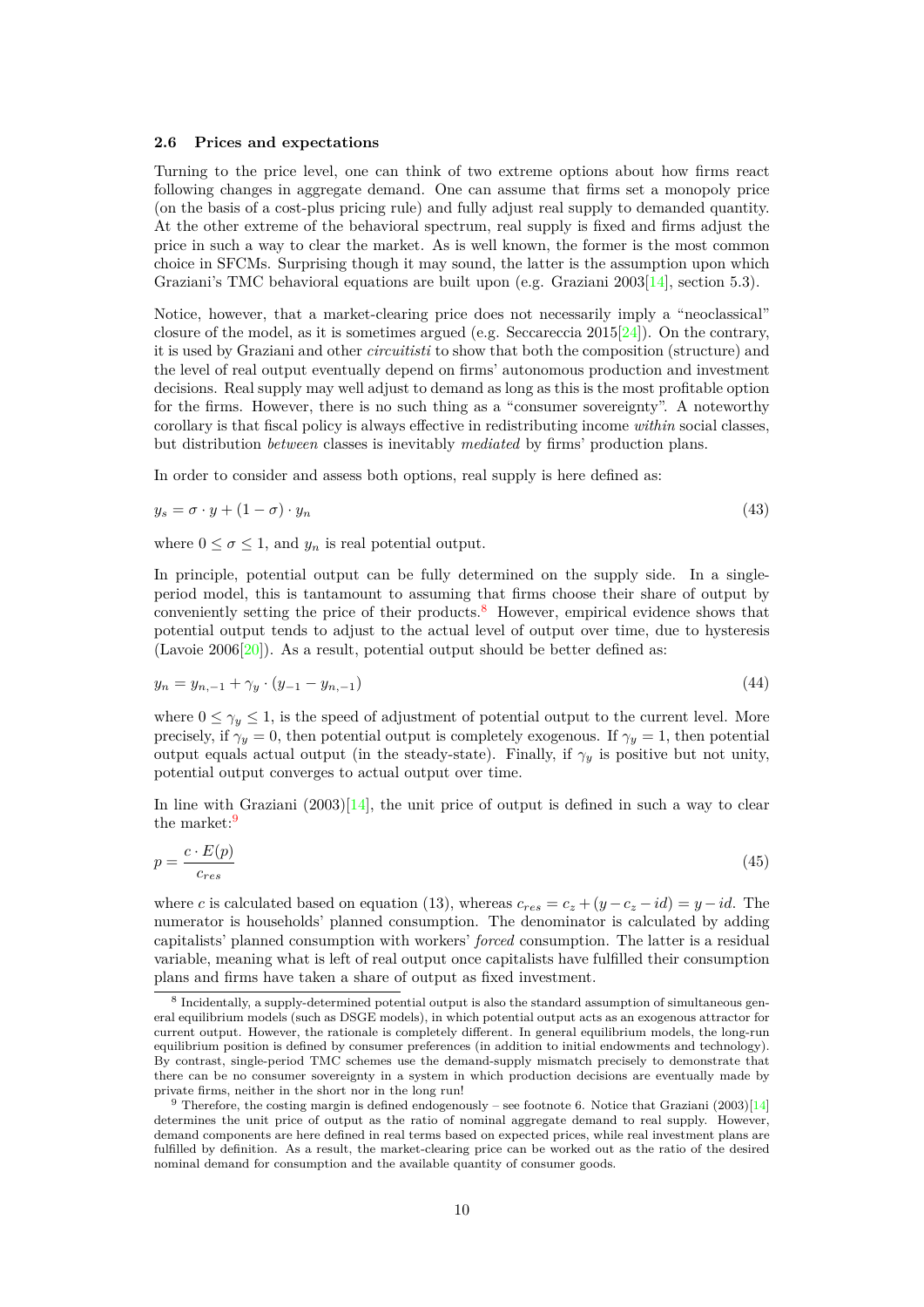Looking at equation (43), there are three cases:

- *i*) If  $\sigma = 1$ , then  $y_s$  fully adjusts to *y*, *p* is exogenously set, and so is the implicit markup on labour costs. This is the standard assumption in SFCM literature.
- *ii*) If  $\sigma = 0$ , then *y* adjusts to  $y_s = y_n$  through changes in *p* that force real saving of workers to adjust to firms' investment plans (and capitalists' consumption). This is the assumption made in Graziani's TMC scheme.
- *iii*) If  $0 < \sigma < 1$ , then the adjustment process involves both prices and supplied quantities.

Whatever the social group they belong to, consumers are marked by adaptive expectations. The expected unit price is:

$$
E(p) = p_{-1} + \psi_0 + \psi_1 \cdot [p_{-1} - E(p_{-1})]
$$
\n(46)

where  $\psi_0$  is a parameter and  $\psi_1$  sets the size of correction of price expectations based on past errors.

There are two points worth mentioning here. First, it could be argued that workers and capitalists should be forming their expectations in different ways, as capitalists are more likely to know what the price set by firms will be. However, the way in which price expectations are defined (e.g. adaptive, rational, or regressive) does not affect the qualitative results of the model. In fact, it can only affect the speed of convergence to the new steady state following a shock. Consequently, differences in expectation formation mechanisms are ignored in the baseline scenario. Second, workers' expectations are *necessarily unfulfilled* when aggregate supply does not fully adjust to aggregate demand, as (unpredicted) price changes are the way in which firms force working-class households to modify their consumption and saving plans.

As usual, parameter values used for model simulations are shown by Table 4.

**Table 4:** Values of coefficients in the baseline scenario: prices and expectations

| Description                                                   | Values          |
|---------------------------------------------------------------|-----------------|
| Weight of demand in real supply equation                      | $\sigma = 1.00$ |
| Initial value of potential output                             | $y_n = 200.00$  |
| Speed of adjustment of potential output to current one        | $\gamma_u=0.15$ |
| Fixed coefficient in price expectation function               | $\psi_0 = 0.00$ |
| Coefficient defining size of correction of price expectations | $\psi_1 = 0.10$ |

### <span id="page-11-0"></span>**2.7 Walras's law**

The redundant equation of the model is the one defining the equilibrium condition of demand and supply of bank deposits:  $M_h = M_s$ . The former is defined by households' portfolio decisions (equations 5-7), whereas the latter is determined by the amount of bank loans created by the banking sector (equation 32) to meet firms' demand for credit (equations 30-31). If the model is consistent, the supply of deposits exactly matches the demand for them.

### <span id="page-11-1"></span>**3 Findings**

The model is now complete. The related balance sheet and the transactions-flow matrix are displayed by Table 5 and Table 6, respectively. A snapshot of cross-sector transactions and financial flows is provided by Figure 1, which also shows that the model is watertight. Simplified though it is, the model cannot be easily solved manually. Therefore, numerical simulations have been used to find steady-state values.<sup>[10](#page-11-2)</sup> A time span of 100 periods has

<span id="page-11-2"></span><sup>&</sup>lt;sup>10</sup> The *R* code reproducing both the model baseline and the experiments is available at: [https://www.](https://www.marcopassarella.it/en/teaching-2/) [marcopassarella.it/en/teaching-2/](https://www.marcopassarella.it/en/teaching-2/).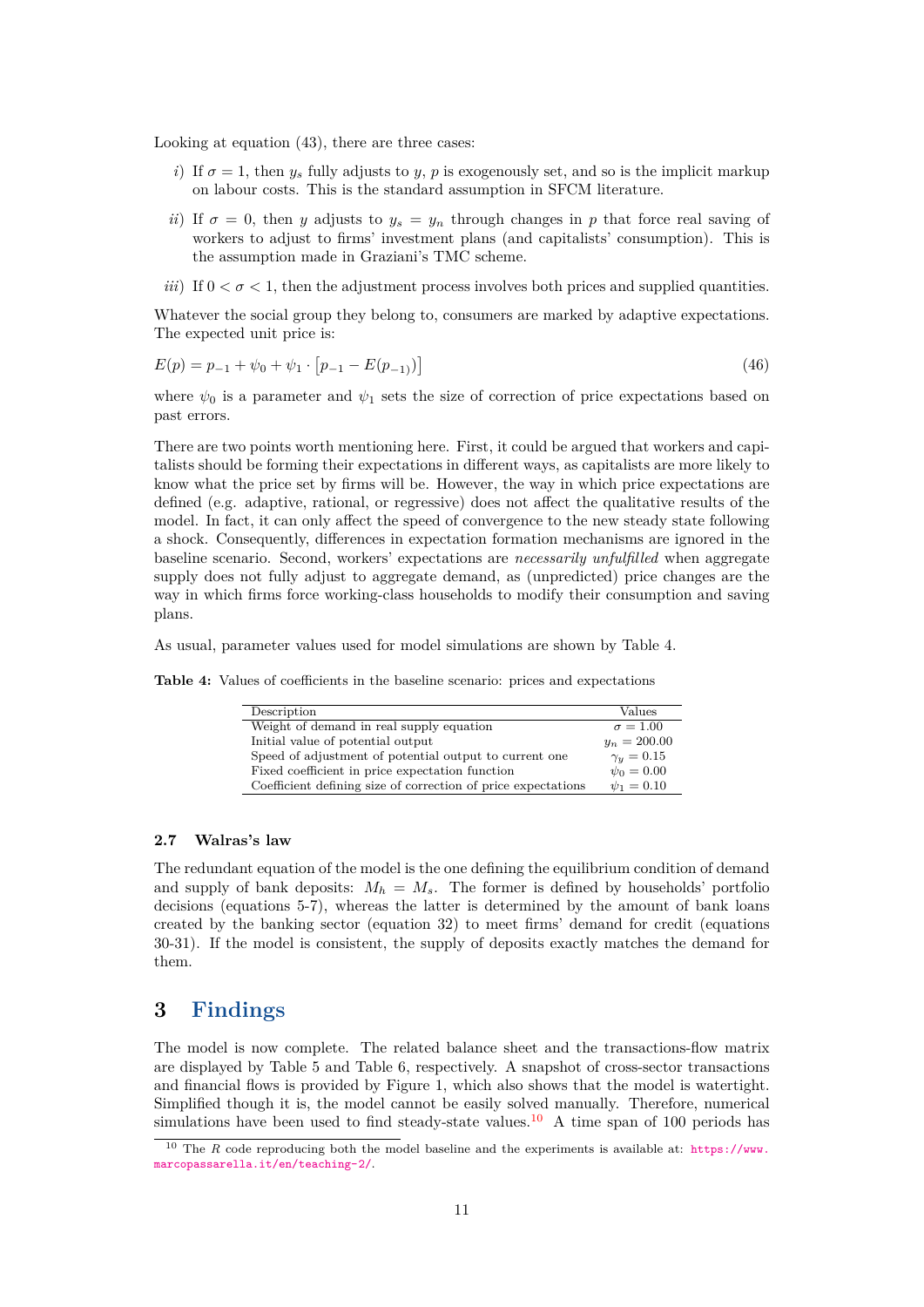**Figure 1:** Sankey diagram of the model



been considered. Coefficient values are shown by tables 1 to 4. Exogenous variables and parameters have been identified in such a way to reproduce the baseline values for model BMW. Simultaneous solutions for endogenous variables have been found by running 200 iterations per period. Steady-state values of endogenous variables (under the baseline) have been used as starting values when running alternative scenarios.

**Table 5:** Balance sheet (nominal values at the end of the period)

|                     | Workers  | Capitalists | Production firms | Commercial banks |  |
|---------------------|----------|-------------|------------------|------------------|--|
| Deposits            | $+M_w$   | $+M_z$      |                  | $-M_s$           |  |
| Loans               |          |             | $-L_d$           | $+L_s$           |  |
| Fixed capital       |          |             | $+K$             |                  |  |
| Securities          | $+B_w$   | $+B_z$      | $-B_{s}$         |                  |  |
| Balance (new worth) | $-V_{w}$ | $-V_z$      |                  |                  |  |
|                     |          |             |                  |                  |  |

Notes: A '+' before a magnitude denotes an asset, whereas '-' denotes a liability (except for Balance's entries, where signs are reversed).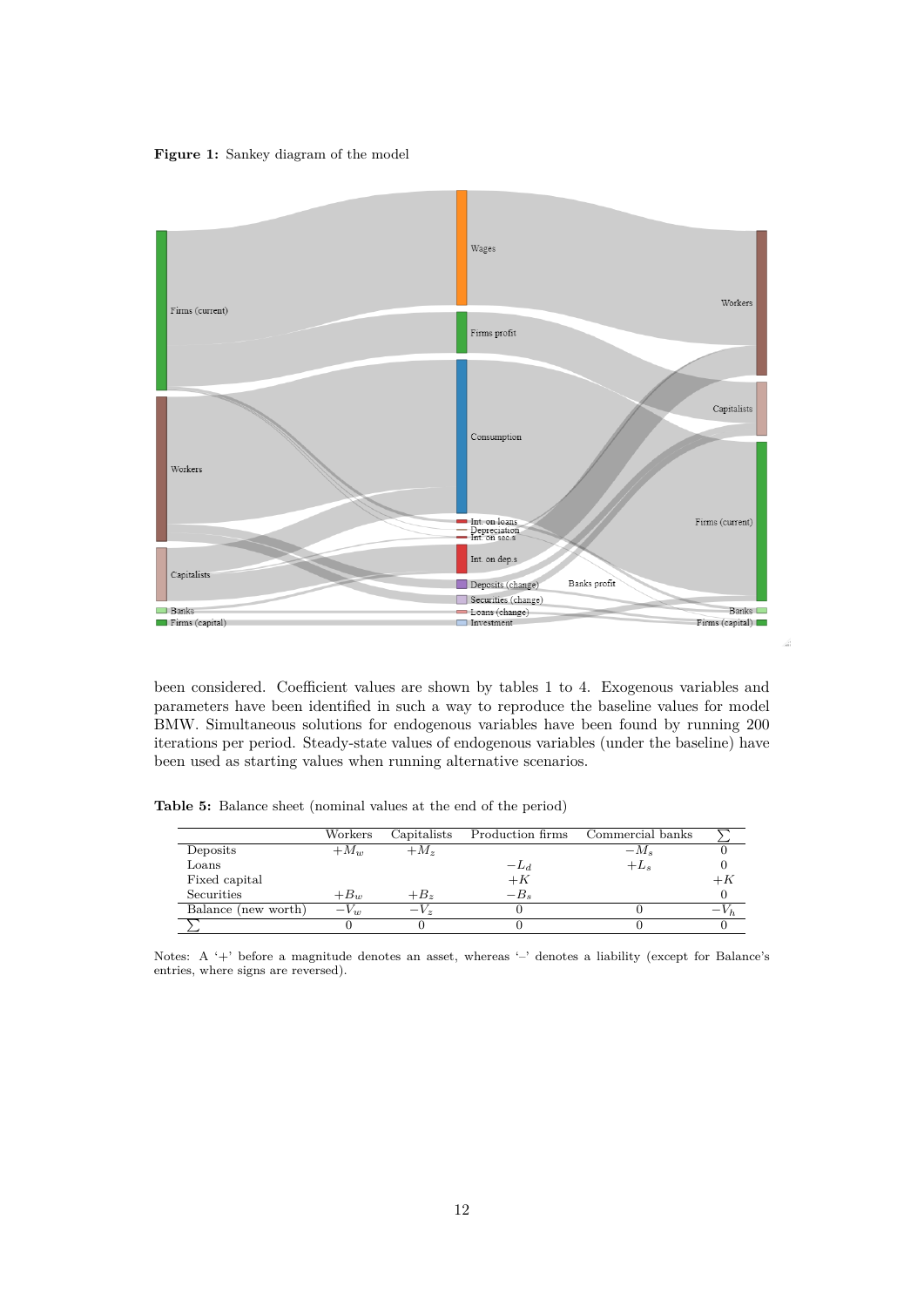|                             |               |               | Production firms |               |                  |          |
|-----------------------------|---------------|---------------|------------------|---------------|------------------|----------|
|                             | Workers       | Capitalists   | Current          | Capital       | Commercial banks |          |
| Consumption                 | $-C_w$        | $-C_z$        | $+C$             |               |                  |          |
| Investment                  |               |               | $+I$             | $-I$          |                  |          |
| Memo: Production            |               |               | [Y]              |               |                  |          |
| Wages                       | $+WB$         |               | $-WB$            |               |                  |          |
| Depreciation / Amortisation |               |               | $-AF$            | $+AF$         |                  |          |
| Firms' profit               |               | $+F_f$        | $-F_{f}$         |               |                  |          |
| Banks' profit               |               | $+F_b$        |                  |               | $-F_h$           |          |
| Interest on loans           |               |               | $-PAYM_I$        |               | $+ PAYM_1$       | 0        |
| Interest on deposits        | $+ PAYM_m^m$  | $+ PAYM^m_*$  |                  |               | $-PAYM_m$        |          |
| Interest on securities      | $+ PAYM_w^b$  | $+ PAYM^b$    | $-PAYM_h$        |               |                  |          |
| Change in loans             |               |               |                  | $+\Delta L_d$ | $-\Delta L_s$    | $\Omega$ |
| Change in deposits          | $-\Delta M_w$ | $-\Delta M_z$ |                  |               | $+\Delta M_s$    |          |
| Change in securities        | $-\Delta B_w$ | $-\Delta B_z$ |                  | $+\Delta B_s$ |                  | $\theta$ |
|                             | $\Omega$      | $\Omega$      | $\Omega$         | 0             | $\Omega$         | 0        |

**Table 6:** Transactions-flow matrix (nominal values at the end of the period)

Notes: A '+' before a magnitude denotes a receipt or a source of funds, whereas '-' denotes a payment or a use of funds.

Figure 2 shows selected variables under the baseline scenario. Quadrant (*a*) displays real output, consumption, and investment, first under the initial baseline, and then following an increase in autonomous consumption (in period 10). They all achieve their new steadystate values after approximately 60 periods. Quadrant (*b*) displays key variables of the monetary circuit. Initial finance slightly outgrows final finance in the early periods after the shock, because households choose to hold a share of their wealth in form of bank deposits  $(\lambda_{w,z}=0.5,$  Table 1). This leakage in the circuit of money fosters firms' debt to banks.

Eventually the flow of final finance adjusts to initial finance, because households no longer save in the (new) steady state. As a result, firms' stock of debt stabilizes. Quadrant (*c*) shows that the price level is stable over the whole period. This is no surprise, as it is assumed that real supply fully adjusts to demand under the baseline scenario ( $\sigma = 1$ , Table 4). The last quadrant, quadrant (*d*), shows that the redundant equation condition is always met over the period considered.

**Table 7:** Values of coefficients under alternative scenarios

| Description                              | Symbol             | Baseline            | Scenario 1          | Scenario 2          | Scenario 3           |
|------------------------------------------|--------------------|---------------------|---------------------|---------------------|----------------------|
| Autonomous consumption of workers        | $\alpha_w^{\rm o}$ | $ 5 \rightarrow 7 $ |                     |                     |                      |
| Autonomous consumption of capitalists    | $\alpha^0$         | $[5 \rightarrow 7]$ |                     |                     |                      |
| Weight of demand in real supply equation |                    |                     |                     | $1 \rightarrow 0$   | $1 \rightarrow 0$    |
| Target level of real investment          |                    | 20                  | $20 \rightarrow 25$ | $20 \rightarrow 25$ | $20 \rightarrow 25$  |
| Speed of adjustment of potential output  | $\gamma_y$         | 0.15                | 0.15                | 0.15                | $0.15 \rightarrow 0$ |

The model can now be used to address a number of research questions about the TMC and its relation with the SFCM literature. For this purpose, three additional experiments have been run:

- *i*) an increase in the real value of investment undertaken by the firms, assuming that real supply fully and instantaneously adjusts to demand;
- *ii*) an increase in the real value of investment undertaken by the firms, assuming that real supply *does not* fully and instantaneously adjusts to demand;
- *iii*) an increase in the real value of investment undertaken by the firms, assuming that real supply is exogenously given.

<span id="page-13-0"></span>Table 7 shows parameter values under each scenario.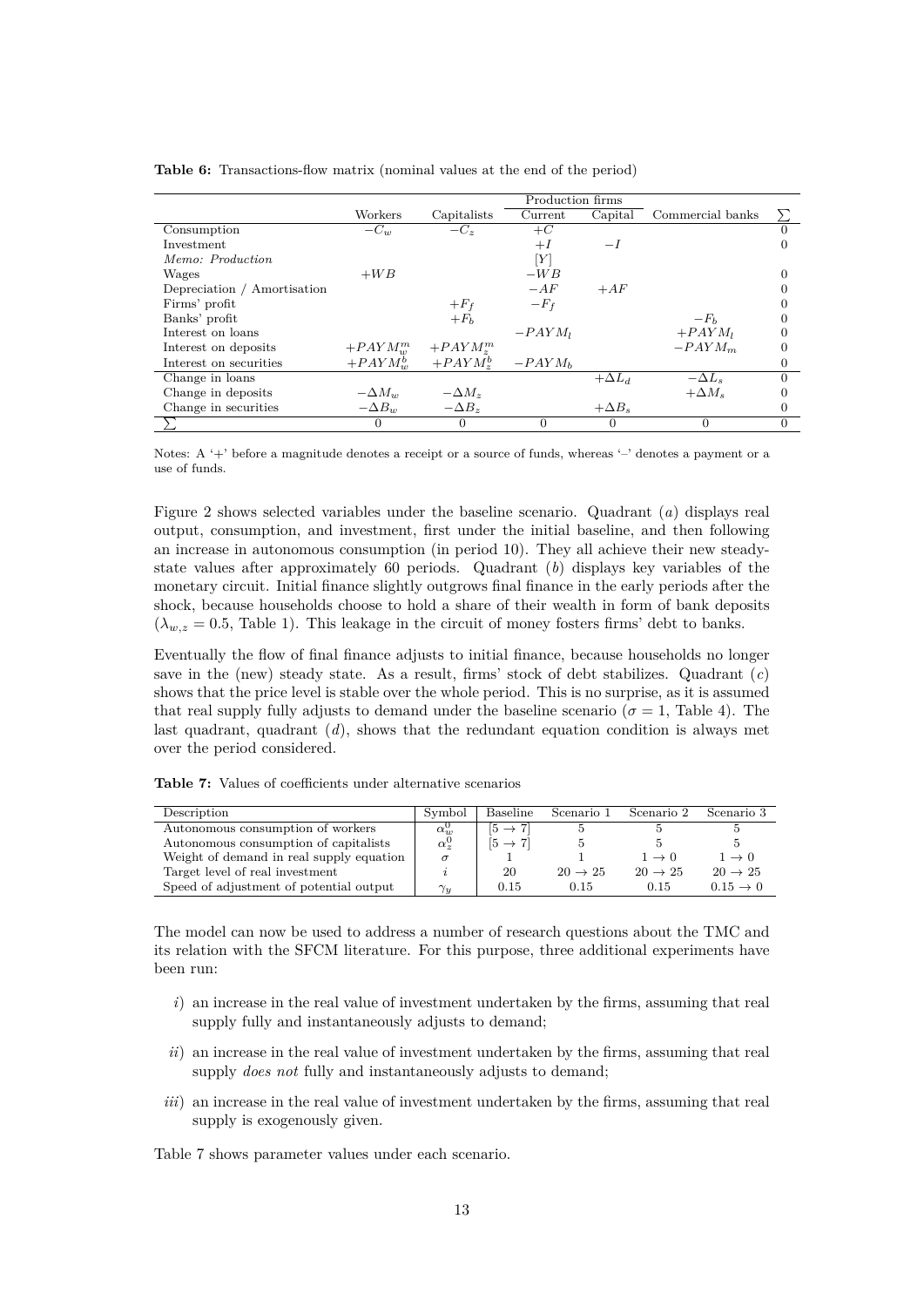

### **Figure 2:** Baseline values and model dynamics following a rise in autonomous consumption

### **3.1 Model closure**

Figure 3 (*a*) shows demand components under scenario (*i*), that is, following an increase in real investment of firms in a monopoly-price world.<sup>[11](#page-14-0)</sup>Unsurprisingly, workers' real consumption increases too. Its new steady-state value is higher than the pre-shock one. Unlike workers' consumption, capitalists' consumption peaks after a few periods and then falls. Its new steady-state value is slightly below the initial value. This is mostly due to the fall in firms' profits, which keep increasing as demand increases, but reduce as the interest burden takes over.<sup>[12](#page-14-1)</sup> Eventually, the stock of loans stops growing – quadrant  $(b)$  – and capitalists' income stabilizes. Consumption plans of both workers and capitalists are fully met – quadrant (*d*).

What happens if real supply does not fully and instantaneously adjust to the higher demand generated by a higher investment? The unit price of output grows, thus reducing workers' real consumption below their desired or target level. In the short run, workers' consumption reduces, because of the higher price of products. By contrast, capitalists' consumption increases, fostered by the higher investment. The well known Kaleckian reformulation of Keynes' "widow's cruse" principle (the higher firms' aggregate investment, the higher will be aggregate profit) is confirmed.

If potential output adjusts to current output over time (scenario (*ii*)), then the new steady-

<span id="page-14-1"></span><span id="page-14-0"></span><sup>&</sup>lt;sup>11</sup> As mentioned, the labour force is assumed to be plentiful.

<sup>12</sup> Notice that the fall in firms' profits cannot be offset by an increase in banks' profits, because it is assumed that  $r_l = r_m$ , which implies  $F_b = 0$  in this simplified model.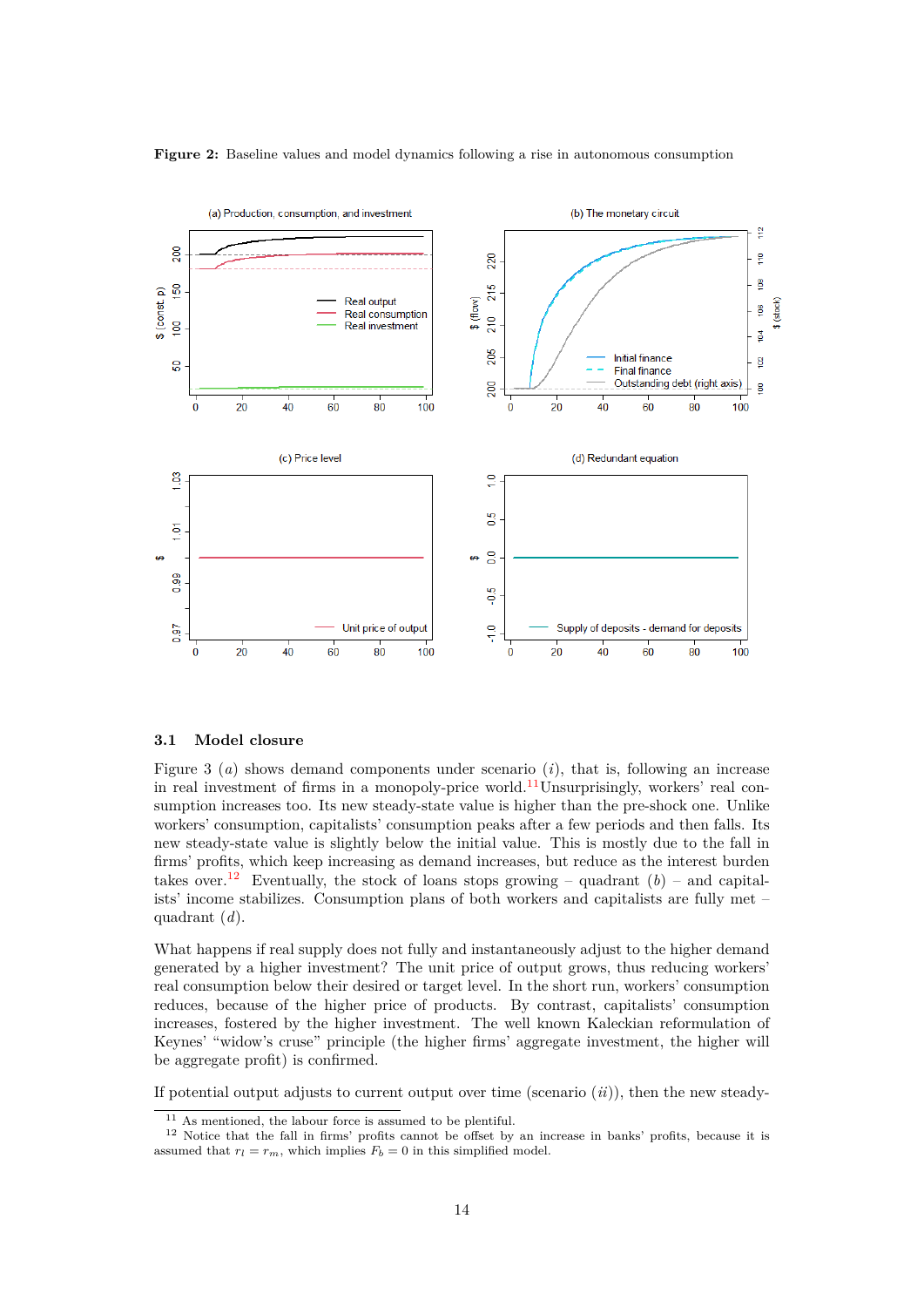#### **Figure 3:** Higher investment with quantity adjustment



state value of workers' consumption can be above the initial level, whereas capitalists' consumption reduces as firms' profits scale down. This is the case portrayed by Figure 4 (*a*,*c*), in which there is a mixed adjustment involving both quantities and prices. By contrast, if potential output is exogenously set (scenario (*iii*)), then the new steady-state value of workers' consumption is lower than the initial value. Capitalists' consumption is permanently higher instead. This is the case portrayed by Figure 5 (*a*,*c*), in which real output is fixed and the unit price adjusts in such a way to clear the market. While workers' planned consumption is only temporarily lower than the planned one under scenario (*ii*), workers never fulfill their plans under scenario (*iii*) – compare Figure 4 (*d*) with Figure 5 (*d*).

Figure 6 shows that, if supply is exogenously given and workers' voluntary saving is not enough to fund firms' investment plans, workers are *forced to save* by paying a higher price for consumption goods. By contrast, capitalists' consumption is not affected.<sup>[13](#page-15-0)</sup>

Needless to say that Graziani and other TMC authors are fully aware that, in the real world, individual firms usually behave like price- not quantity-makers. Yet assuming a full "marketclearing price" mechanism allows them to show that both the level and the composition of real output are eventually decided by the firms. The purchasing power of wages is only defined at the end of the monetary circuit, when firms set the price in such a way to fund their investment (and their owner's consumption) plans.

In a single-good model, output composition can be logically assumed to be defined at the end of the production process, as firms set the unit price. However, when multiple productions

<span id="page-15-0"></span><sup>&</sup>lt;sup>13</sup> There is here a clear resemblance with the approach of Keynes's *Treatise on Money* (1930)[\[16\]](#page-23-8).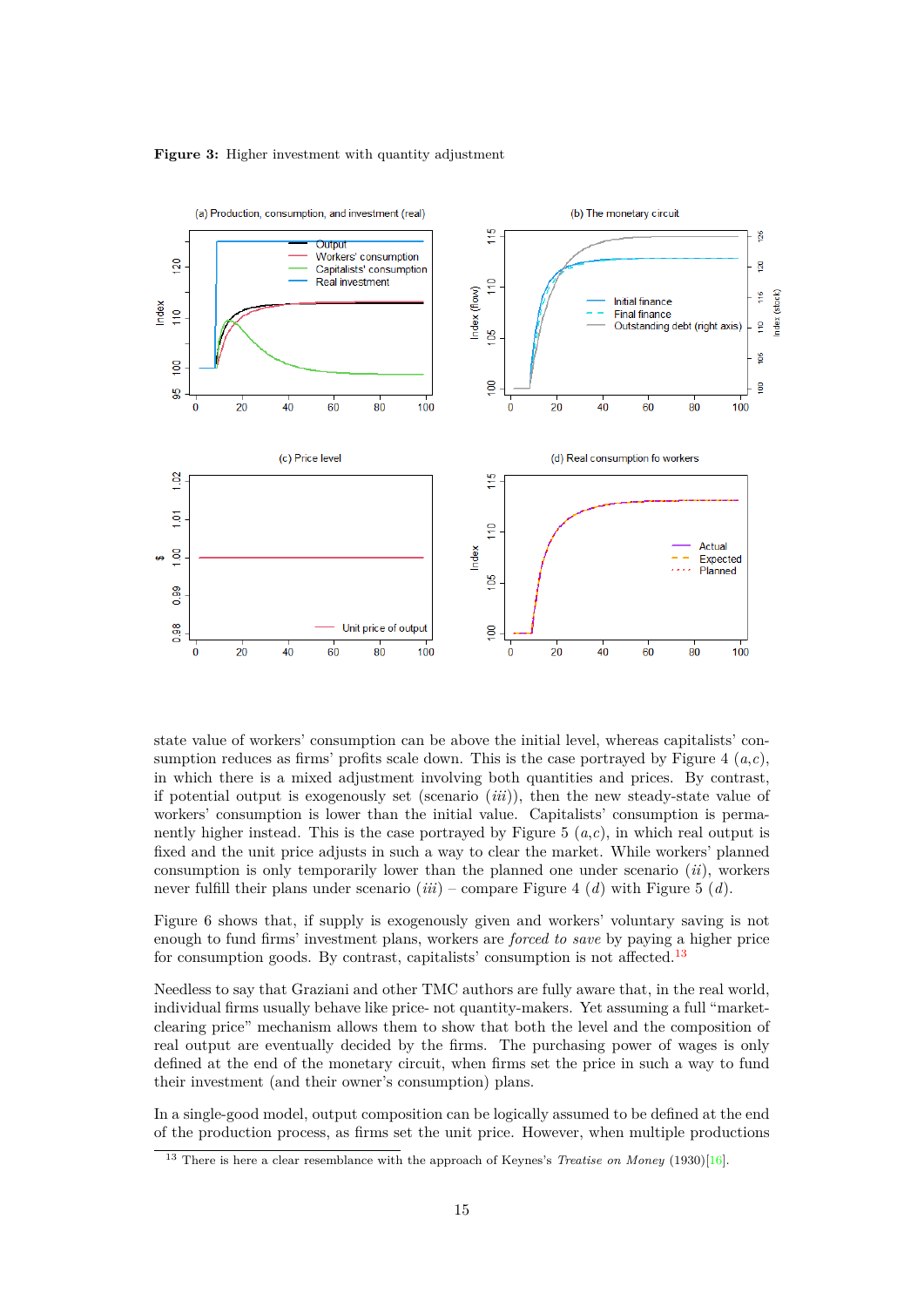



are factored in, the composition of output is predetermined before the production process takes place. At the macroeconomic level, *ex-post* price decisions only validate *ex-ante* production decisions. A rise in the price of products (inflation) is relevant precisely because it redistributes purchasing power from the workers to the dominant class. $14$ 

If price expectations are wrong, *actual* real consumption will be different from *expected* consumption. Figure 4 (*d*) and Figure 5 (*d*) show that actual consumption of workers can also differ from their *planned* consumption, meaning from the quantity of goods that they would have consumed if supply fully adjusted to demand (and the unit price was fixed). This is the way class divide enters the scene. Not only can workers purchase only a share of output, but their consumption plans can be downsized at any time because of firms' and capitalists' purchasing plans.[15](#page-16-1)

An interesting implication is that, while the individual worker can consume more by reducing her portfolio of securities (thus downsizing her stock of wealth), this requires someone else to be willing to save more. Real income for the working class as a whole is only defined by their actual consumption, whereas the stock of wealth is purely "notional". Firms' debt to them (that is, the existing stock of securities) is purely notional too. If the workers do not wish to increase their deposit holdings, they can only exchange their securities for products or other securities. As a result, there is no monetary loss for the firms. If the workers do increase their deposit holdings, firms' debt ceases to be notional. However, this happens

<span id="page-16-0"></span><sup>14</sup> Significantly, the article in which Graziani first describes the TMC sequence deals with the nature of inflation as a change in relative prices and its effects on income distribution (Graziani 1977[[9\]](#page-22-3)).

<span id="page-16-1"></span><sup>&</sup>lt;sup>15</sup> It is implicitly assumed that banks are always fully accomodative - see Figure 4 (*b*) and Figure 5 (*b*).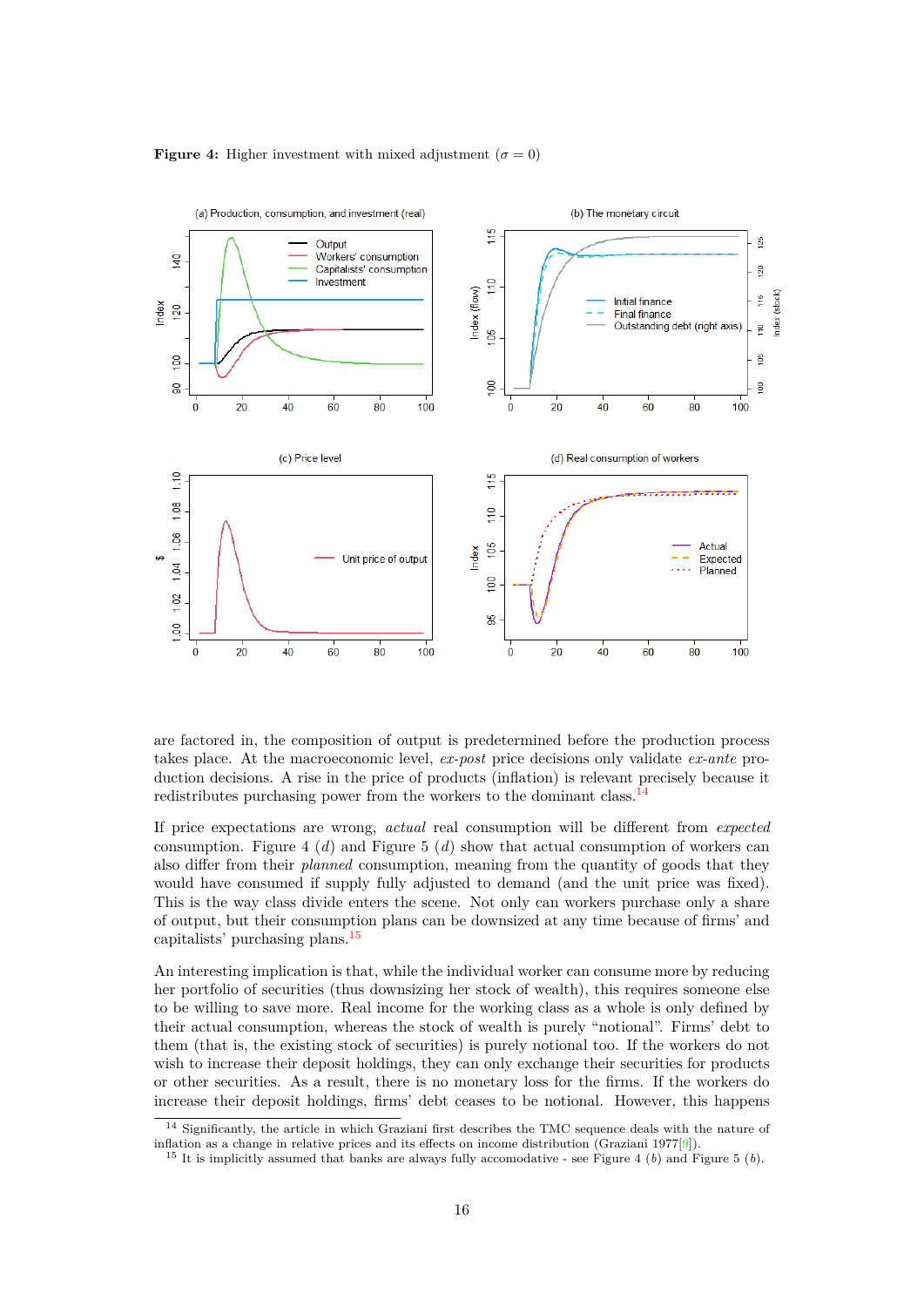



precisely because it is no longer a debt to the workers, and has turned into a debt to the banks.[16](#page-17-1)

### <span id="page-17-0"></span>**3.2 Initial finance of production vs investment funding**

As is well known, initial finance is defined  $-$  by TMC theorists  $-$  as the flow of new credit supplied by the banks to firms at the beginning of the period, thus enabling them to start the production process. If firms are considered as one integrated and consolidated sector, initial finance must only cover the wage bill. "All the other exchanges can be neglected, being internal to the firms sector" (Graziani 2003:  $27[14]$  $27[14]$  $27[14]$ ). At a lower level of abstraction, however, individual firms must "cover not only the wage bill but other current costs, including possible purchases of durable goods, such as machinery and other forms of investment" (*Ibidem*).

Moving to the end of the production process, final finance is defined as the flow of money that firms are able to collect by selling products and/or securities. If firms have obtained additional loans to fund the purchase of capital goods, that liquidity also flows back to the firms, thus allowing them to repay (partially) their debt to the banks.

Is this narrative consistent with the standard SFCM accounting, in which new loans equal the amount of investment that has not been funded through security issues and internal funds? The answer is yes, it is. Although based on different accounting timings, the TMC and SFCMs share the same theoretical presuppositions (Godley and Lavoie 2007[\[8](#page-22-0)]; Zezza 2012[[27\]](#page-23-2); Veronese Passarella 2017[[26](#page-23-4)]; Nikiforos and Zezza 2022[\[22](#page-23-9)]).

<span id="page-17-1"></span><sup>&</sup>lt;sup>16</sup> The same considerations hold for the flow of interest payments between workers, firms and banks.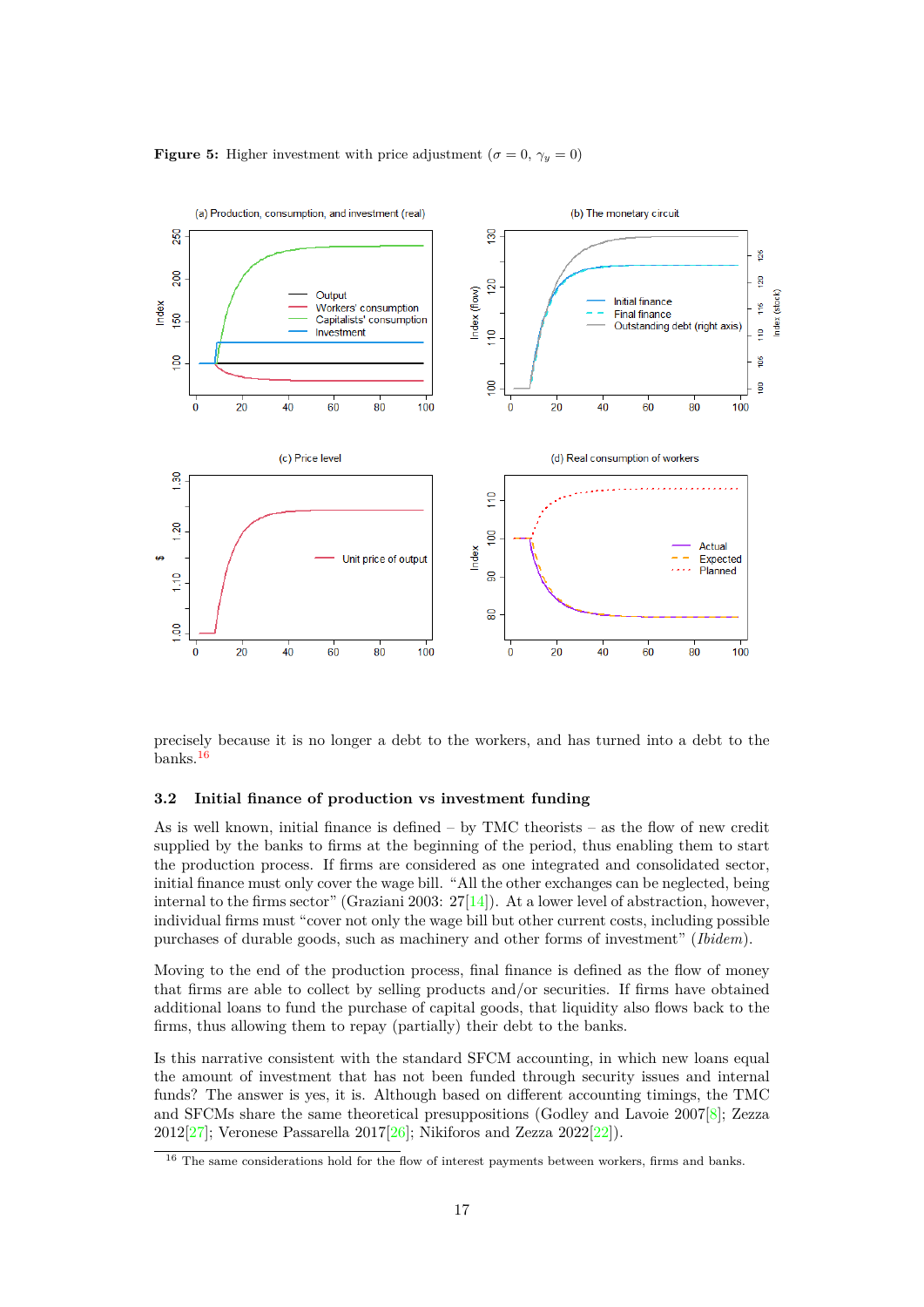

### **Figure 6:** Consumption and saving following a rise in investment with price adjustment

This has been practically shown in Section 2.3. The initial amount of credit demanded by the firms (*F INi*) allows them to cover the overall value of production. Firms then use their revenues from sales and security issues, plus the internal funds, to pay back a portion of their new debt to banks  $(FIN<sub>f</sub>)$ . Therefore, the change in the stock of debt at the end of the period equals the amount of private saving that has not been turned into firms' securities and/or internal funds. This, in turn, necessarily matches the amount of firms' investment that has not been funded by other sources.

At the macroeconomic level, investment is never *financed* by bank credit. Rather, firms' production plans are financed by bank credit, whereas investment is always *ex-post funded* by saving (be it voluntary or forced). Although each individual firm may well need credit to purchase capital goods, there is no *logical* reason to assume that investment-related loans are demanded *at the beginning of the period*. These loans are only necessary to lubricate firms' internal exchanges, which can only take place once capital goods have been produced. This shows the *final-finance* nature of investment-related loans (when firms are considered as one aggregated sector). Money acts as capital as long as firms undertake the only fundamental external purchase of capitalism: that of labour force.

### <span id="page-18-0"></span>**3.3 The role of consumer credit**

A similar reasoning applies to consumer credit. Several authors have suggested that, in the real world, consumer credit would be another source of initial finance, in addition to production-related bank loans (e.g. Botta et al.  $2015[4]$  $2015[4]$ ). This claim seems to arise from a theoretical misunderstanding with the TMC. The adjective "initial" does not merely mean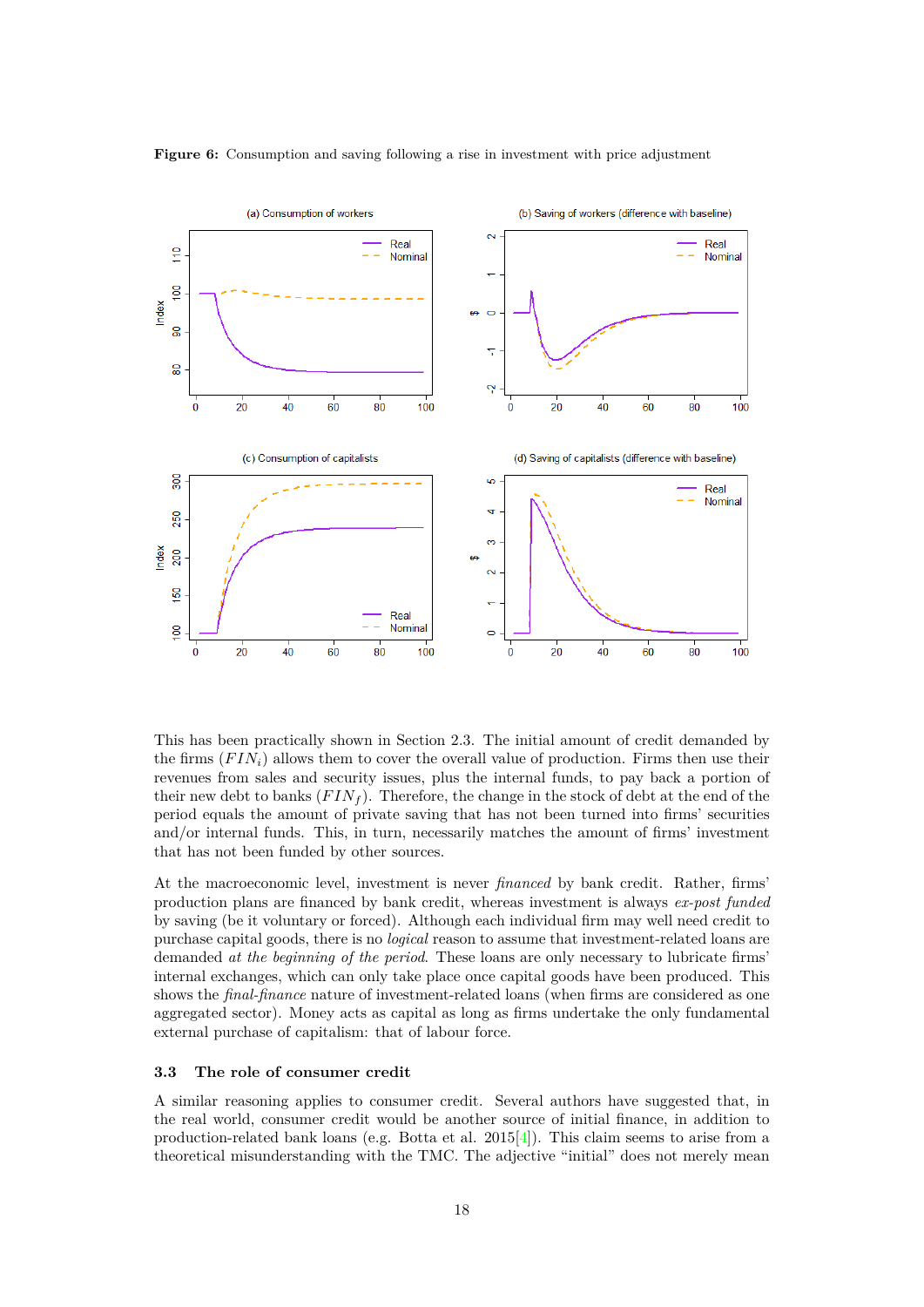"new". Nor does it refer to a mere historical-time sequence. It refers to a *logical priority* that, in turn, reflects existing *class relations* under capitalism.

Bank loans that firms obtain to purchase labour force are of *different (class) nature* compared with loans obtained by the consumers (or other economic agents). The former are logically necessary for capitalism to be there. They allow the capitalist class to command over the production process. Hence their priority position in the monetary circuit sequence. On the other hand, the function of consumer credit is to make it easier for the firms to repay their debt. Important though they are in most modern-day economies, consumer credit, household mortgages and other final sources of money embody no necessary class relation.<sup>[17](#page-19-2)</sup>

It is only money used to hire workers that acts as capital, thus giving rise to a class domination. By contrast, money used to buy products or securities (or other non-capital assets) acts as a mere means of exchange. This is the reason consumer credit must be put at the end (not at the beginning) of the monetary circuit. Macroeconomically, it is an indirect subsidy to private firms, that is, an additional flow of final finance that shifts the debt burden from firms to households. The TMC is an abstract representation of the *necessary* dominant social relations within a capitalist economy, not a rough sketch of a pre-financialization manufacturing economy![18](#page-19-3)

### <span id="page-19-0"></span>**3.4 The paradox of profit (and interest payment)**

The so-called "paradox of profit" is the impossibility for the firms to obtain from the market more money than they obtained from banks in each period. The point is that "in a credit economy, in a single period, the revenues of firms can at most equal the initial finance received for production costs and they do not cover interest payment" (Caverzasi and Godin 2015: 13[[5\]](#page-22-5)). This paradox only arises if it is assumed that the initial finance demanded by firms only covers the wage bill. When this happens, firms can only make profits in real terms, unless there are external sources of money (notably, State money and/or foreign currencies).

Clearly, the paradox is due to the high level of abstraction of the model. Once investmentrelated loans to firms are factored in, the paradox fades away. Far from signaling an unresolved problem in the circuit, the paradox of profit sheds light on a neglected role of government spending (and net export). Not only the latter supports aggregate demand. It also allows private firms to *monetize* their real profits, given the velocity of circulation of money – as Luxemburg and Kalecki were fully aware of (e.g. Bellofiore and Veronese Passarella 2009[\[2](#page-22-6)]).

One might wonder how can firms pay the interest accruing on bank loans if the latter are just enough to cover the wage bill and investment. The answer is that there is no reason to assume the "financial period" (starting when bank loans are created, and ending when loans are paid back) to match the "production period" (during which firms pay the interests to banks using their revenues from sales, thus enabling the bank owners to receive and spend their incomes). If the former is longer than the latter – as it seems reasonable to admit – then, in principle, production firms can pay back both the initial capital and the interest accrued on it (Zezza  $2012[27]$  $2012[27]$  $2012[27]$ ). This is the assumption that pure bank-money SFCMs, like model BMW, are implicitly based upon.[19](#page-19-4)

### <span id="page-19-1"></span>**3.5 Keynes or Marx?**

Graziani's TMC looks both Keynesian and Marxian. The reason is twofold. First, although Graziani's TMC bears a clear resemblance with Keynes's works, it is no secret that a strong

<span id="page-19-2"></span><sup>17</sup> By contrast, no good can be consumed, no saving can be made, no asset/liability can be issued, and no loan can be granted, if private firms do not purchase labour power in exchange for a money wage first.

<span id="page-19-3"></span> $18$  On this point, see also Veronese Passarella  $(2014)[25]$  $(2014)[25]$  $(2014)[25]$ .

<span id="page-19-4"></span> $19$  On this point, see also Lavoie  $(2004)[19]$ .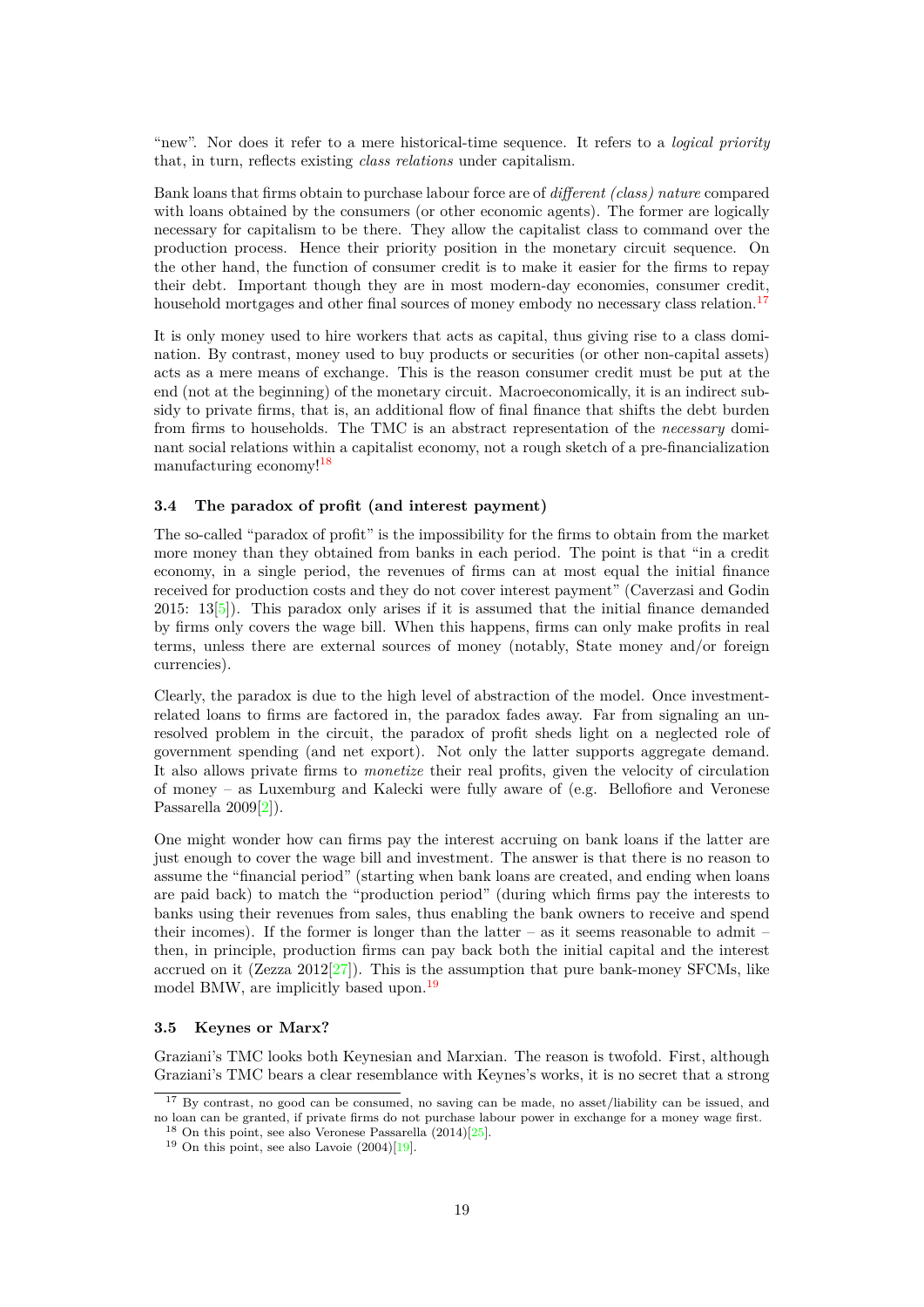preference is assigned to the *Treatise on Money* (1930)[\[16](#page-23-8)] and 1937-39 essays over the *General Theory* (1936)[\[18](#page-23-10)].

More precisely, Graziani's approach is grounded in the *hidden* line of research including the Second Volume of Marx's *Capital* of 1885, Wicksell's *Interest and Prices* of 1898, Schumpeter's *The Theory of Economic Development* of 1911, Keynes' *Treatise on Money* of 1930, and Kalecki's writings. The thin thread that connects all those works is the understanding of capitalism as a circular sequence of production and distribution relations between different social classes, activated by an initial inflow of money. By contrast, the way money is theorized in the *General Theory* (that is, as a stock of liquidity) is not regarded as fully satisfactory.

It is no coincidence that one of Graziani's seminal works on the TMC was entitled *Moneta senza crisi* ("Money without crisis").<sup>[20](#page-20-0)</sup> The point is that one must explain how money is created, used, and destroyed, abstracting from a temporary rise in liquidity preference. When economic agents use money as store of value, money does not act as capital. It acts as gold, be it commodity money or credit money.[21](#page-20-1)

Graziani's TMC resembles here more Marx's objective theory of the capitalist circulation of money – the well-known sequence *M−C−M′* (Marx 1885[[21\]](#page-23-11)), which Keynes himself praised (Keynes  $1933[17]$  $1933[17]$ ) – than the subjective analysis of precautionary and speculative motives for holding cash provided by the *General Theory*. The point is that the chief function of money under capitalism is to act as *capital*. However, money only acts as capital when it is used to start the production process, that is, when it is spent to buy labour force.

Second, it has been argued that there is no room for consumer sovereignty in Graziani's TMC. Without a direct intervention of the State in the economy (that is, a direct provision of goods and services to divert resources from the dominant class to the workers), sovereignty remains firmly in the hands of private firms. This also explains why, unlike most post-Keynesian authors, Graziani explicitly advocates a macro-monetary interpretation of Marx's labour theory of value (Bellofiore and Veronese Passarella 2016[[3](#page-22-7)]).

The point is that capital valorization, for the firms taken as one integrated and consolidated sector, can only arise from exchanges that firms make *outside* their sector. Yet, the only possible "external exchange" for the firms is the purchase of labour power from the workers. At the macroeconomic level, firms can only make a monetary profit if the total direct labour time spent in the production process exceeds the quantity of labour time that the workers *recover* by spending their income on the goods market (Graziani 1997a[[12](#page-22-8)], 1997b[\[13](#page-23-13)]).<sup>[22](#page-20-2)</sup>

If employment *N* is expressed in labour-time units (e.g. working hours), then the surplus labour time can be simply defined as:

$$
SLT = \frac{c_z + i}{pr} \tag{47}
$$

Similarly, the necessary labour time is:

$$
NLT = \frac{c_w}{pr} \tag{48}
$$

The former is the quantity of labour time spent on producing goods for the capitalist class. The latter is the residual amount of time, that is, the labour time that workers *recover* –

<span id="page-20-0"></span><sup>20</sup> The article was published twice. An early version of it was published as a book chapter in 1982. A revised version was published as a journal article by *Studi Economici* in 1984 (Graziani 1984[\[10\]](#page-22-9)).

<span id="page-20-1"></span><sup>21</sup> As is well known, for Keynes, the Indian rupee was "virtually a note printed on silver" (Keynes 1913:  $26[15]$  $26[15]$ ). The point is that, under capitalism, money is of credit nature even when it is backed by silver, gold, or other precious metals. This relation can be somewhat reversed by noticing that credit money still acts as a commodity money when it is used as a store of value.

<span id="page-20-2"></span><sup>&</sup>lt;sup>22</sup> Incidentally, this approach is coherent with the so-called "Price of Net Product-Unallocated Purchasing Power" interpretation of Marx's theory of value advocated by Duménil and Foley (2008)[\[6\]](#page-22-10).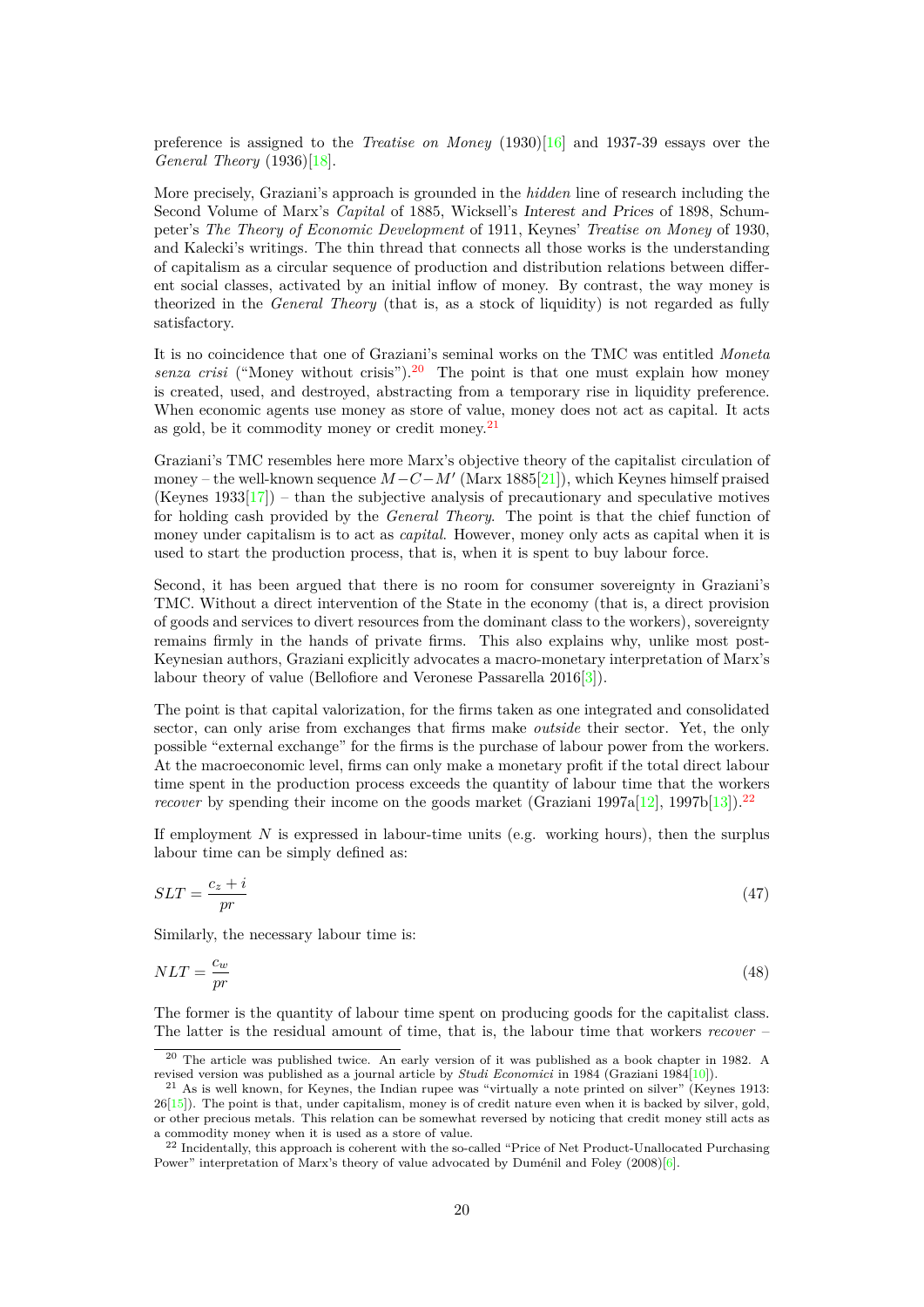so to speak – by purchasing products on the market. Therefore, the surplus or exploitation rate is:

$$
\varepsilon = \frac{SLT}{NLT} \tag{49}
$$

Figure 7 (*a*,*b*) shows the surplus labour time and the exploitation rate of the workers under alternative scenarios. Both the amount of surplus-labour and the exploitation rate are magnified by a higher autonomous spending, independently of its source. This happens because a larger demand is associated with a higher quantity of direct labour spent in the production process (hence a longer time in which the workers produce goods that are appropriated by other sectors and social groups).

**Figure 7:** Surplus labour under alternative scenarios



Notes: Scenario  $2 =$  higher autonomous consumption; Scenario  $3 =$  higher investment with quantity adjustment; Scenario  $4 =$  higher investment with mixed adjustment; Scenario  $5 =$  higher investment with price adjustment

However, the increase in the exploitation rate is only temporary if production eventually adjusts to demand (scenarios 2 to 4), for the longer working day is eventually matched by a proportional increase in the necessary labour time. By contrast, the exploitation rate remains permanently higher (compared with its baseline value) if real supply is fixed. In fact, the actual or *ex-post* exploitation rate of workers can differ from the expected one, because of firms' autonomous decisions concerning the level and composition of output (be those decisions made either directly, by setting output structure, or indirectly, by setting the costing margin).

Workers have no sovereignty in the circulation sphere (consumption) because they have no sovereignty in the production sphere.<sup>[23](#page-21-1)</sup> This is one of the key messages of the TMC.

### <span id="page-21-0"></span>**4 Final remarks**

The aim of the paper was twofold. First, it showed how a standard stock-flow consistent model (SFCM) could be amended to incorporate some fundamental insights (about initial

<span id="page-21-1"></span><sup>23</sup> In principle, workers could react to the extra-exploitation by reducing their work intensity (here labour productivity). If this happens, firms might be forced to revise their production plans (e.g. Bellofiore et al. 2000[[1\]](#page-22-11)). However, this aspect is not developed further in this paper.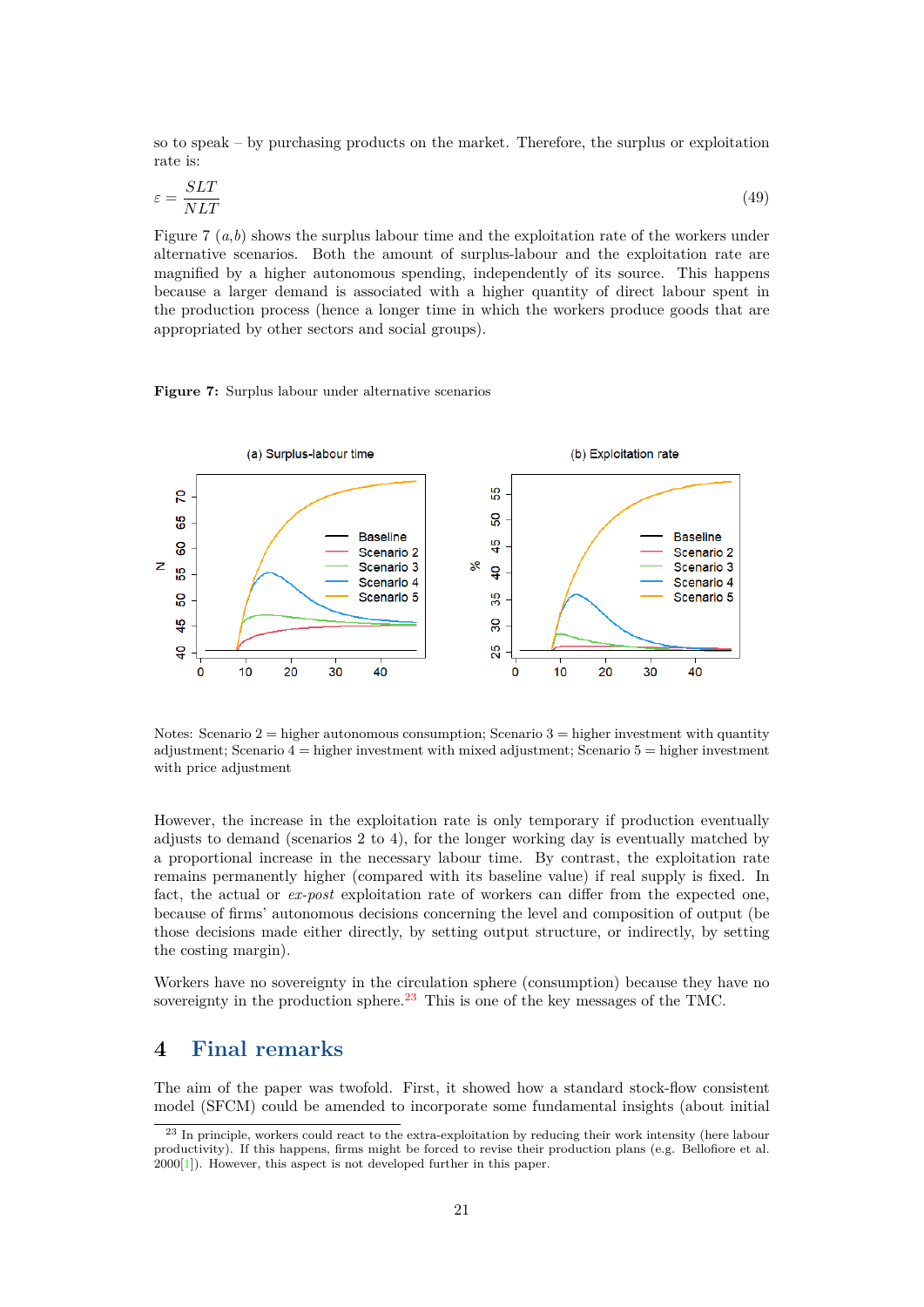finance, interest payments, and alternative model closures) from the theory of monetary circuit (TMC). Second, it addressed some common misconceptions about the TMC. More precisely, it has been argued that: *a*) a market-clearing price mechanism does not necessarily imply a neoclassical-like closure of the model; *b*) the ways in which SFCMs and the TMC define bank loans are mutually consistent, although they are based on different accounting periods; *c*) consumer credit is final finance, not initial finance; *d*) the paradox of profit is not a logical conundrum, but an abstract counterfactual that allows shedding light on the role of external sources of liquidity; *e*) overall, the TMC can be regarded as a "Marxian" rendition of Keynes's method of aggregates. One of the most radical implications is that workers are not sovereign in the consumption market because they lack control in the production process. This, in turn, is a product of the monetary nature of capitalist relations. For money is neither a mere lubricant of the exchanges, nor simply a store of value during periods of uncertainty. Money is, above all, an instrument of class domination.

### **References**

- <span id="page-22-11"></span>[1] Bellofiore, R., Forges Davanzati, G. and Realfonzo, R. 2000. Marx Inside the Circuit: Discipline device, wage bargaining and unemployment in a sequential monetary economy. *Review of Political Economy*, 12(4), 403-417.
- <span id="page-22-6"></span>[2] Bellofiore, R. and [Veronese] Passarella, M. 2009. Finance and the realization problem in Rosa Luxemburg: a 'circuitist' reappraisal. In: J.F. Ponsot and S. Rossi (eds.), *The Political Economy of Monetary Circuits: Tradition and Change in Post-Keynesian Economics*, Palgrave Macmillan, pp. 98-115.
- <span id="page-22-7"></span>[3] Bellofiore, R. and Veronese Passarella, M. 2016. The Theoretical Legacy of Augusto Graziani. *Review of Keynesian Economics*, 4(3): 243-249.
- <span id="page-22-4"></span>[4] Botta, A., Caverzasi, E. and Tori, D. 2015. Financial-Real-Side Interactions in an Extended Monetary Circuit with Shadow Banking: Loving or Dangerous Hugs? *International Journal of Political Economy*, 44(3): 196-227.
- <span id="page-22-5"></span>[5] Caverzasi, E. and Godin, A. 2015. Post-Keynesian stock-flow-consistent modelling: a survey. *Cambridge Journal of Economics*, 39(1): 157-187.
- <span id="page-22-10"></span>[6] Duménil, G. and Foley, D. 2008. The Marxian Transformation Problem. In: S.N. Durlauf and L.E. Blume (eds.), *The New Palgrave Dictionary of Economics*, Palgrave Macmillan.
- <span id="page-22-1"></span>[7] Godley, W. 2004. Weaving Cloth from Graziani's Thread: Endogenous Money in a Simple (but Complete) Keynesian Model. In: R. Arena and N. Salvadori (eds.), *Money, Credit and the Role of the State: Essay in Honour of Augusto Graziani*, Ashgate, pp. 127-135.
- <span id="page-22-0"></span>[8] Godley, W. and Lavoie, M. 2007. *Monetary Economics: An Integrated Approach to Credit, Money, Income, Production and Wealth*. Springer.
- <span id="page-22-3"></span>[9] Graziani, A. 1977. Scambi simultanei e successione ciclica nel processo economico. *Quaderni Piacentini*, 16 (64): 113-137.
- <span id="page-22-9"></span>[10] Graziani, A. 1984. Moneta senza crisi. *Studi Economici*, 39 (3): 3-37.
- <span id="page-22-2"></span>[11] Graziani, A. 1995. A proposito di un articolo di Duccio Cavalieri. *Studi Economici*, 55 (1), pp. 181-97.
- <span id="page-22-8"></span>[12] Graziani, A. 1997a. Let's rehabilitate the theory of value. *International Journal of Political Economy*, 27 (2): 21-25.